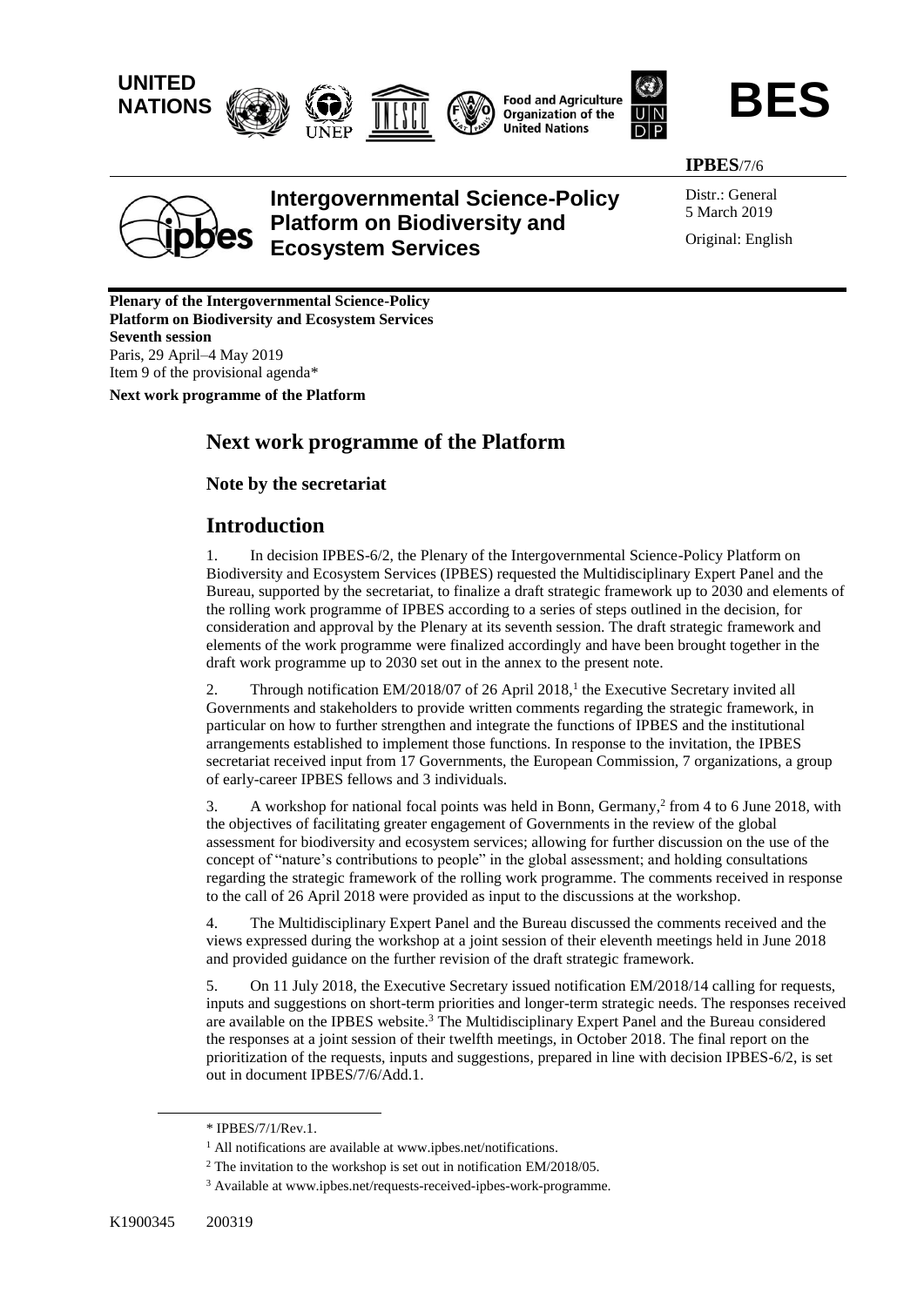6. The Multidisciplinary Expert Panel and the Bureau also considered a further revised version of the strategic framework at their twelfth meetings and provided guidance on bringing the draft strategic framework and the draft elements of the work programme arising from the prioritization of requests, inputs and suggestions together as a draft work programme up to 2030.

7. A first draft of the work programme was made available for comments on 28 November 2018 through notification EM/2018/26. Comments were received from 10 Governments and 6 organizations and were taken into account in the final draft of the work programme.

8. The Multidisciplinary Expert Panel and the Bureau have prioritized three topics and suggested corresponding deliverables in the draft work programme. The Plenary may wish to consider approving these as a first step and to consider additional topics during the course of the work programme, based on additional calls for requests, inputs and suggestions from Governments and stakeholders.

9. Appendix I to the draft work programme up to 2030 contains draft terms of reference for the proposed task forces, for adoption by the Plenary at its seventh session.

10. Appendix II contains initial scoping reports for the three assessments and the technical paper proposed as the initial deliverables of the work programme. They are presented to inform the decision of the Plenary on the work programme and could inform a full scoping process on these deliverables should the Plenary decide to undertake such a process, but are not intended for adoption by the Plenary at its seventh session.

11. Modalities for producing the proposed deliverables of the work programme, including information on the associated work done during the first work programme, are set out in document IPBES/7/6/Add.2, along with the proposed timing and milestones for the work programme. A draft decision on the work programme up to 2030 is set out in document IPBES/7/1/Add.2.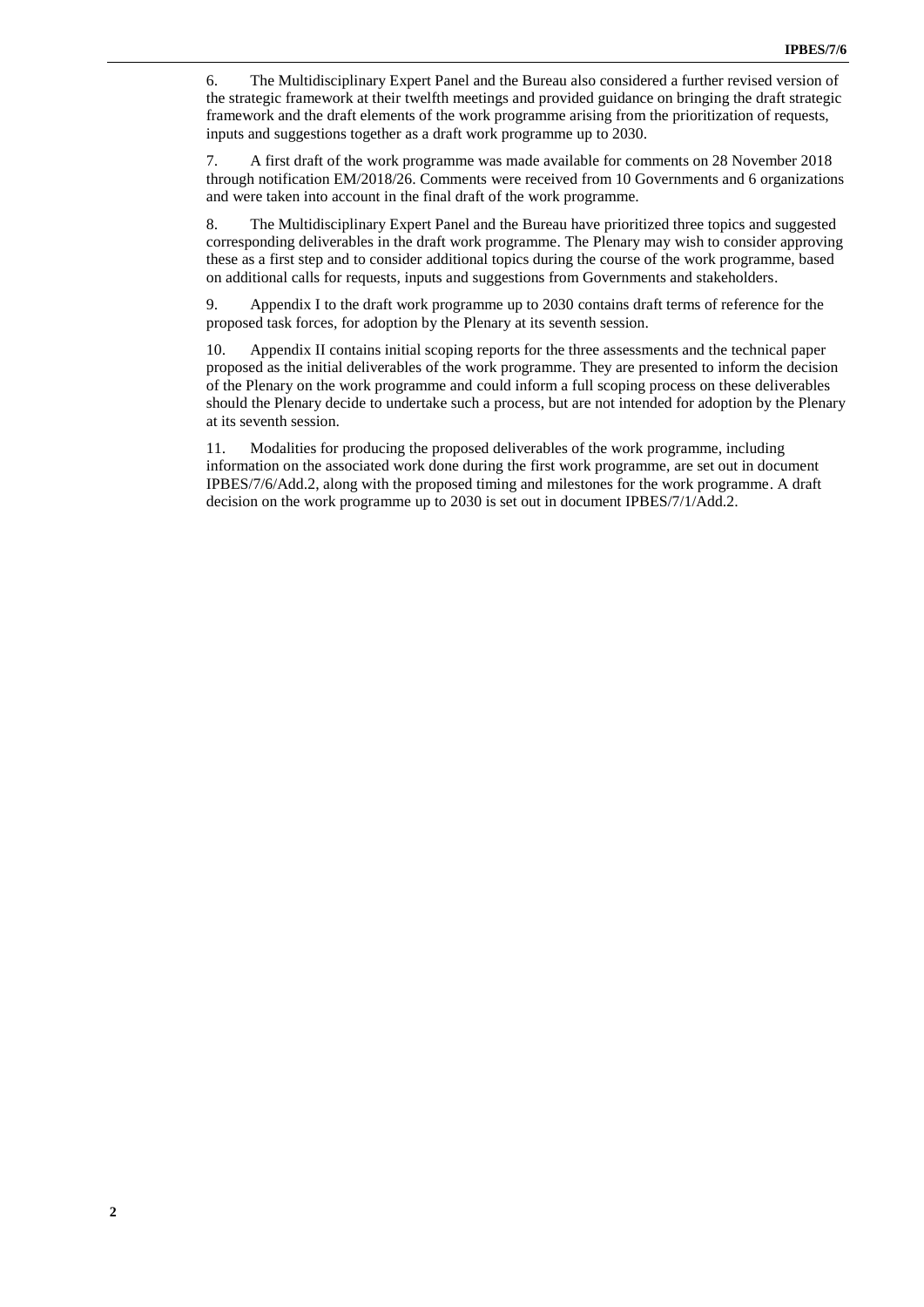### **Annex**

# **Draft work programme up to 2030 of the Intergovernmental Science-Policy Platform on Biodiversity and Ecosystem Services**

## **I. Introduction**

1. The work programme up to 2030 of the Intergovernmental Science-Policy Platform on Biodiversity and Ecosystem Services (IPBES) aims to advance the achievement of the overall objective of IPBES, <sup>1</sup> which is to strengthen the science-policy interface for biodiversity and ecosystem services for the conservation and sustainable use of biodiversity, long-term human well-being and sustainable development.

2. In line with the overall objective and with decision IPBES-5/3, the policy framework for the work programme up to 2030 corresponds to the 2030 Agenda for Sustainable Development, including the Sustainable Development Goals, the biodiversity-related conventions and other biodiversity and ecosystem service processes.

3. The work programme up to 2030 is entirely demand-driven, based on requests received from multilateral environmental agreements and Governments and inputs and suggestions received from other stakeholders. It is expected to inform all stakeholders in the implementation of their activities to support the achievement of the post-2020 global biodiversity framework and the 2050 vision for biodiversity, as well as other work under multilateral environmental agreements related to biodiversity. The work programme may also inform the implementation of the Paris Agreement with respect to matters related to the links between biodiversity and climate change.

4. The goal of the work programme is the performance of the four functions of IPBES, $2$  which are:

(a) To identify and prioritize key scientific information needed for policymakers at appropriate scales and to catalyse efforts to generate new knowledge by engaging in dialogue with key scientific organizations, policymakers and funding organizations, but not to directly undertake new research;

(b) To perform regular and timely assessments of knowledge on biodiversity and ecosystem services and their interlinkages, which should include comprehensive global, regional and, as necessary, subregional assessments and thematic issues at appropriate scales and new topics identified by science and as decided upon by the Plenary;

(c) To support policy formulation and implementation by identifying policy-relevant tools and methodologies, such as those arising from assessments, to enable decision makers to gain access to those tools and methodologies and, where necessary, to promote and catalyse their further development;

(d) To prioritize key capacity-building needs to improve the science-policy interface at appropriate levels and then provide and call for financial and other support for the highest-priority needs related directly to its activities, as decided by the Plenary, and to catalyse financing for such capacity-building activities by providing a forum with conventional and potential sources of funding.

5. The work programme up to 2030 places strong emphasis on promoting collaboration among science, policy and practice; scientific disciplines; different types of knowledge; and the four functions of IPBES.

6. The work programme up to 2030 is guided by the operating principles of IPBES, $3$  which are to collaborate with existing initiatives on biodiversity and ecosystem services; to be scientifically independent and ensure credibility, relevance and legitimacy through peer review of its work and transparency in its decision-making process; to use clear, transparent and scientifically credible processes for the exchange, sharing and using of data, information and technologies; to recognize and respect the contribution of indigenous and local knowledge to the conservation and sustainable use of biodiversity and ecosystems; to provide policy-relevant information, but not policy-prescriptive advice; to integrate capacity-building into all relevant aspects of its work; to recognize the unique

<sup>1</sup> UNEP/IPBES.MI/2/9, annex I, appendix I, sect. I.

<sup>2</sup> Ibid.

<sup>3</sup> Ibid., sect. II.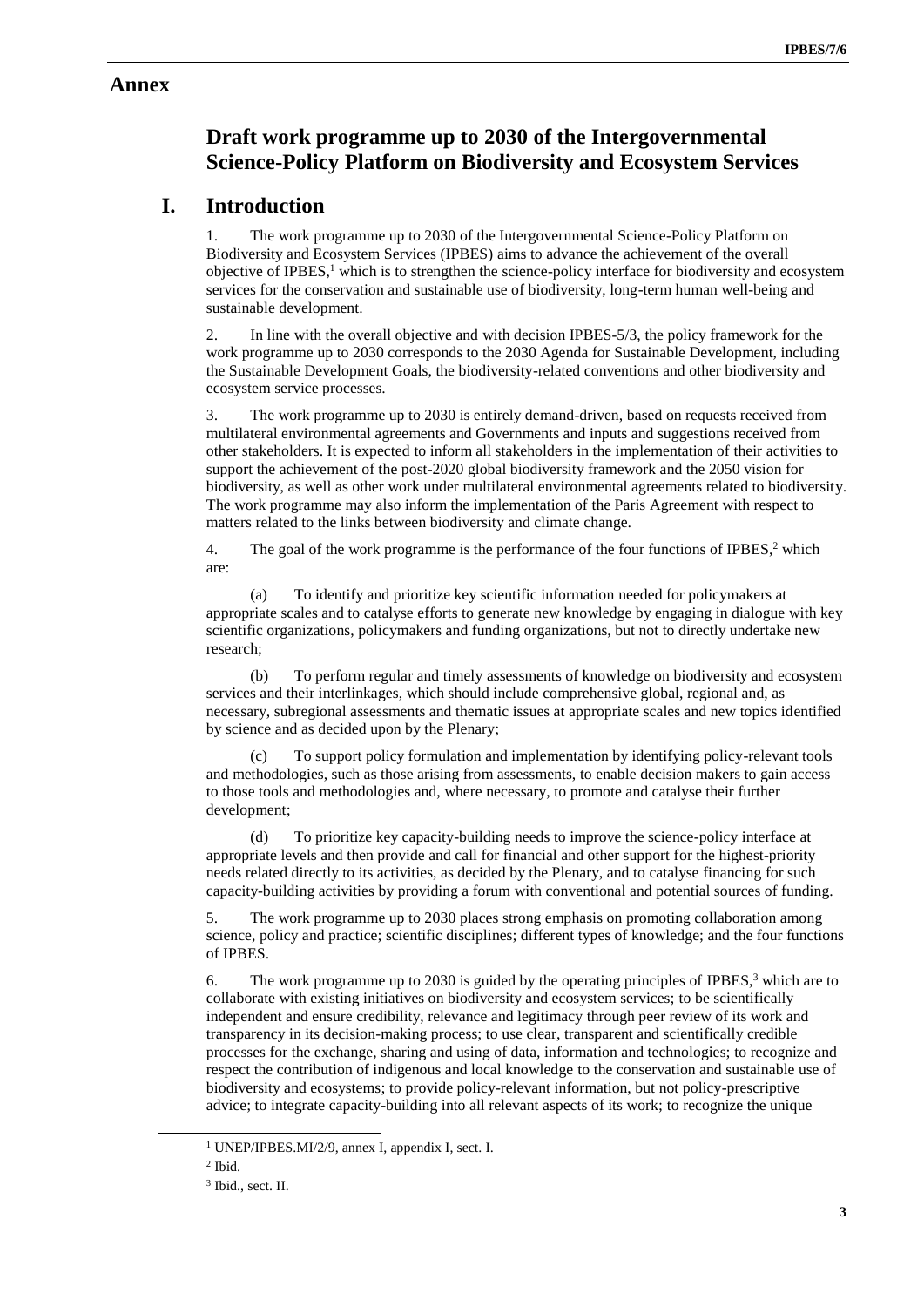biodiversity and scientific knowledge thereof within and among regions and the need for the full and effective participation of developing countries and balanced regional representation and participation in its structure and work; to take an interdisciplinary and multidisciplinary approach; to recognize the need for gender equity in all relevant aspects of its work; to address terrestrial, marine and inland water biodiversity and ecosystem services and their interactions; and to ensure the full use of national, subregional and regional knowledge, as appropriate, including by ensuring a bottom-up approach.

7. The work programme up to 2030 is a rolling work programme. The Plenary will launch additional calls for requests, inputs and suggestions during the course of the work programme,<sup>4</sup> in line with the process set out in decision IPBES-1/3.

## **II. Elements of the work programme up to 2030**

### **A. Prioritized topics**

8. The work programme up to 2030 initially focuses on three topics arising from the prioritization of the responses to the first call for requests, inputs and suggestions. The three topics, which are all aligned with the overall objective of IPBES and its policy framework, are:

(a) *Promoting biodiversity to achieve the 2030 Agenda for Sustainable Development*: The Sustainable Development Goals related to biodiversity need to be achieved simultaneously with the other goals, especially those that are strongly linked to biodiversity through impact and/or dependence. The challenge is to achieve health for all, with food, water and energy security, including through the enhanced use of biodiversity, without adversely impacting biodiversity, water quality or climate and in the context of global change, including climate change. To address this challenge, the deliverables under this topic will look at the interlinkages among biodiversity, water, food and health and between biodiversity and climate change, with a view to informing the development of policies and actions;

(b) *Understanding the underlying causes of biodiversity loss and determinants of transformative change<sup>5</sup> to achieve the 2050 vision for biodiversity*: Achieving the 2050 vision in conjunction with key human development goals requires fundamental changes at many levels, from individuals through communities and businesses to society at large. The deliverables related to this topic are aimed at understanding and identifying factors in human society at both the individual and collective levels, including behavioural, social, cultural, economic, institutional, technical and technological dimensions, that can be leveraged to bring about transformative change in favour of biodiversity while taking into account broader social and economic imperatives in the context of sustainable development;

(c) *Measuring business impact and dependence on biodiversity and nature's contributions to people*: Appropriate tools for measuring dependence and impact are crucial to enabling businesses to assess and monitor their dependence and impact with a view to reducing adverse effects and related material and reputational risks, and to developing the business case for long-term sustainability. They are also important for promoting public accountability, informing regulatory agencies and guiding financial investments. Deliverables under this topic include categorization of the ways in which businesses depend on, and impact, biodiversity and nature's contributions to people, and work related to criteria and indicators for measuring this dependence and impact, taking into consideration how such metrics can be integrated into other aspects of sustainability.

### **B. Objectives and deliverables of the work programme up to 2030**<sup>6</sup>

9. The work programme for the period up to 2030 includes six objectives, with one objective related to each of the four functions of IPBES, one to communications and engagement of Governments and stakeholders and one to the review of the effectiveness of IPBES. All deliverables build on lessons learned in the implementation of the first work programme. The objectives are supported by 15 deliverables addressing the three initial priority topics set out in section A, as well as the overall objective of IPBES (figure 1).

<sup>4</sup> See section II D below.

<sup>5</sup> Transformative change refers to a fundamental, system-wide change that includes consideration of technological, economic and social factors, including in terms of paradigms, goals and values.

<sup>6</sup> Draft terms of reference for proposed task forces are set out in appendix I to the work programme, and timelines and milestones for all deliverables in document IPBES/7/6/Add.2. An estimate of the cost of each deliverable is set out in document IPBES/7/4, together with a revised budget for 2019 and draft budget for 2020.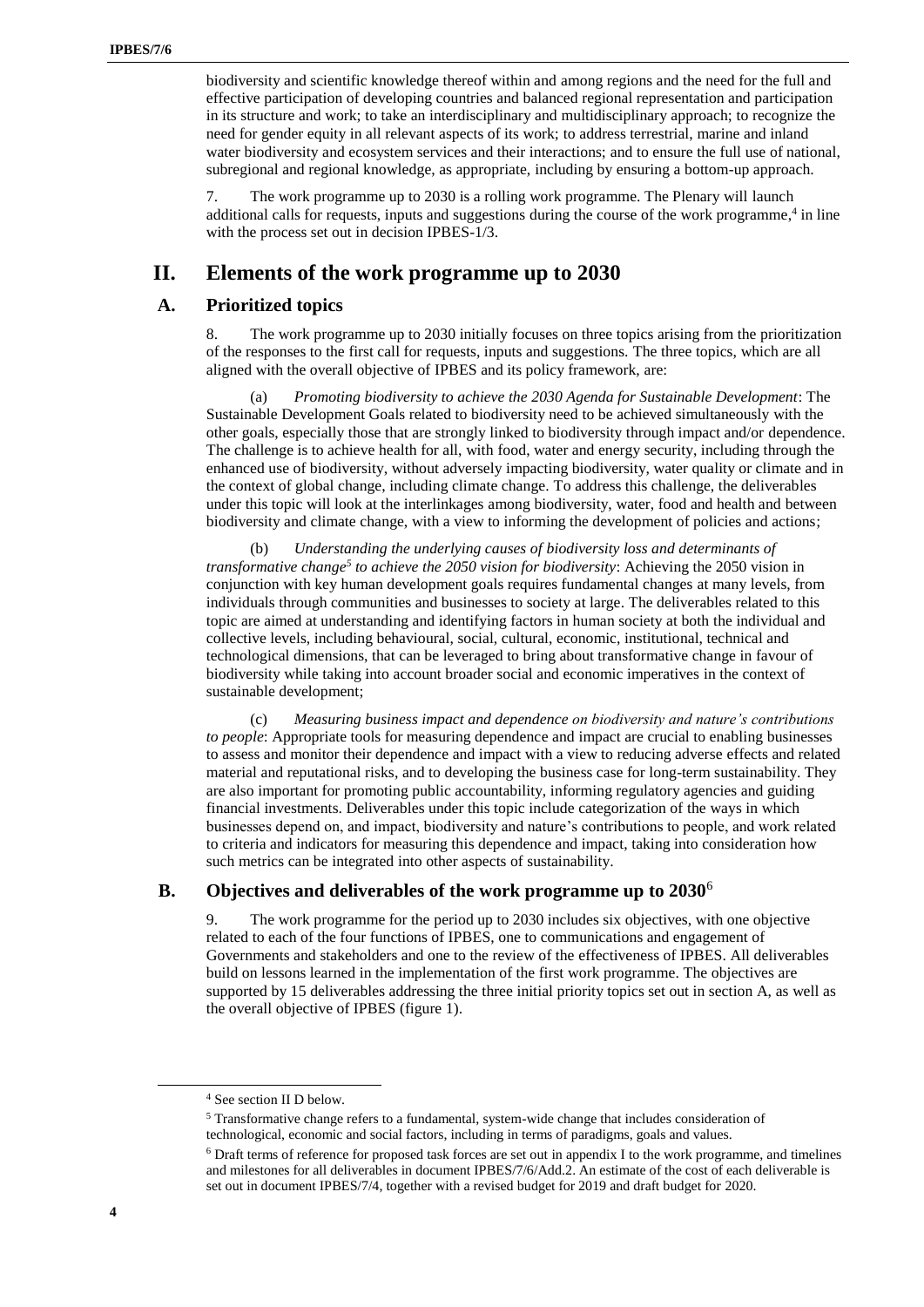10. The work programme will be implemented in a manner whereby the objectives are mutually supportive. For example, the capacity-building activities will support the assessment process by enhancing the capacity of scientists and other knowledge holders to produce assessments (for example via the fellowship programme) and the capacity of Governments to review and use the assessment findings. Likewise, activities under objectives 2 to 5 related to capacity-building, knowledge foundation, policy support and communication and engagement will support each other.

#### Figure 1 **Structure of the work programme up to 2030**

#### **Overall objective of IPBES**

To strengthen the science-policy interface for biodiversity and ecosystem services for the conservation and sustainable use of biodiversity, long-term human well-being and sustainable development

#### **Policy framework of the IPBES work programme up to 2030**

The 2030 Agenda for Sustainable Development, including the Sustainable Development Goals, the biodiversity-related conventions and other biodiversity and ecosystem services processes

| <b>OBJECTIVES</b>                                                   | <b>TOPIC1</b>                                                                                                                                                                                                                                   | <b>TOPIC 2</b>                                                                                                                                                   | <b>TOPIC 3</b>                                                                                                                                                                   |                                                                              |
|---------------------------------------------------------------------|-------------------------------------------------------------------------------------------------------------------------------------------------------------------------------------------------------------------------------------------------|------------------------------------------------------------------------------------------------------------------------------------------------------------------|----------------------------------------------------------------------------------------------------------------------------------------------------------------------------------|------------------------------------------------------------------------------|
| of the<br>work<br>programme                                         | Promoting biodiversity to<br>achieve the 2030 Agenda<br>for Sustainable<br>Development                                                                                                                                                          | Understanding the<br>underlying causes of<br>biodiversity loss and<br>determinants of<br>transformative change to<br>achieve the 2050 vision for<br>biodiversity | Measuring business impact<br>and dependence on<br>biodiversity and nature's<br>contributions to people                                                                           | Supporting the<br>achievement of the<br>overall objective of<br><b>IPBES</b> |
| <b>OBJECTIVE 1</b><br>Assessing<br>knowledge                        | <b>Deliverable 1 (a): Assessing</b><br>interlinkages among<br>biodiversity, water, food and<br>health (thematic assessment)<br>Deliverable 1(b): Assessing<br>the interlinkages between<br>biodiversity and climate<br>change (technical paper) | Deliverable 1 (c):<br>Assessing the underlying<br>causes of biodiversity loss<br>and the determinants of<br>transformative change<br>(thematic assessment)       | Deliverable 1 (d):<br>Assessing the impact and<br>dependence of business on<br>biodiversity and nature's<br>contributions to people<br>(fast-track methodological<br>assessment) |                                                                              |
| <b>OBJECTIVE 2</b><br><b>Building</b><br>capacity                   | <b>Deliverable 2 (a):</b> Enhanced learning and engagement<br><b>Deliverable 2 (b):</b> Facilitated access to expertise and information<br><b>Deliverable 2 (c):</b> Strengthened national and regional capacities                              |                                                                                                                                                                  |                                                                                                                                                                                  |                                                                              |
| <b>OBJECTIVE 3</b><br>Strengthening<br>the knowledge<br>foundations | Deliverable 3 (a): Advanced work on knowledge and data<br><b>Deliverable 3 (b):</b> Enhanced recognition of and work with indigenous and local knowledge systems                                                                                |                                                                                                                                                                  |                                                                                                                                                                                  |                                                                              |
| <b>OBJECTIVE 4</b><br>Supporting<br>policy                          | <b>Deliverable 4 (a):</b> Advanced work on policy tools and methodologies<br>Deliverable 4 (b): Advanced work on scenarios and models of biodiversity and ecosystem services<br>Deliverable 4 (c): Advanced work on multiple values             |                                                                                                                                                                  |                                                                                                                                                                                  |                                                                              |
| <b>OBJECTIVE 5</b><br>Communicating<br>and engaging                 | Deliverable 5 (a): Strengthened communication<br>Deliverable 5 (b): Strengthened engagement of Governments and stakeholders                                                                                                                     |                                                                                                                                                                  |                                                                                                                                                                                  |                                                                              |
| <b>OBJECTIVE 6</b><br><b>Reviewing</b><br>effectiveness             | <b>Deliverable 6: Reviewed effectiveness</b>                                                                                                                                                                                                    |                                                                                                                                                                  |                                                                                                                                                                                  |                                                                              |

11. **Objective 1**: **assessing knowledge**: *To assess the state of knowledge on biodiversity and nature's contributions to people in support of sustainable development*. <sup>7</sup> This objective will be achieved through the following initial deliverables, corresponding to the three priority topics set out in section II A:

(a) *Deliverable 1 (a)*: *A thematic assessment of the interlinkages among biodiversity, water, food and health*. In support of topic 1, promoting biodiversity to achieve the 2030 Agenda for Sustainable Development, this assessment will use a nexus approach to examine interlinkages between biodiversity and issues such as: agricultural productivity, nutrition, pest control, water quality, infectious diseases, mental and physical health and climate mitigation and adaptation, with a view to informing the development of policies and actions;

(b) *Deliverable 1 (b)*: *A technical paper on the interlinkage between biodiversity and climate change*. The technical paper will address synergies and trade-offs between the need to protect

 $7$  Work under objective 1 will be carried out in accordance with the procedures for the preparation of thematic or methodological assessments and regional, subregional or global assessments and the clearance process for technical papers, as set out in annex I to decision IPBES-3/3.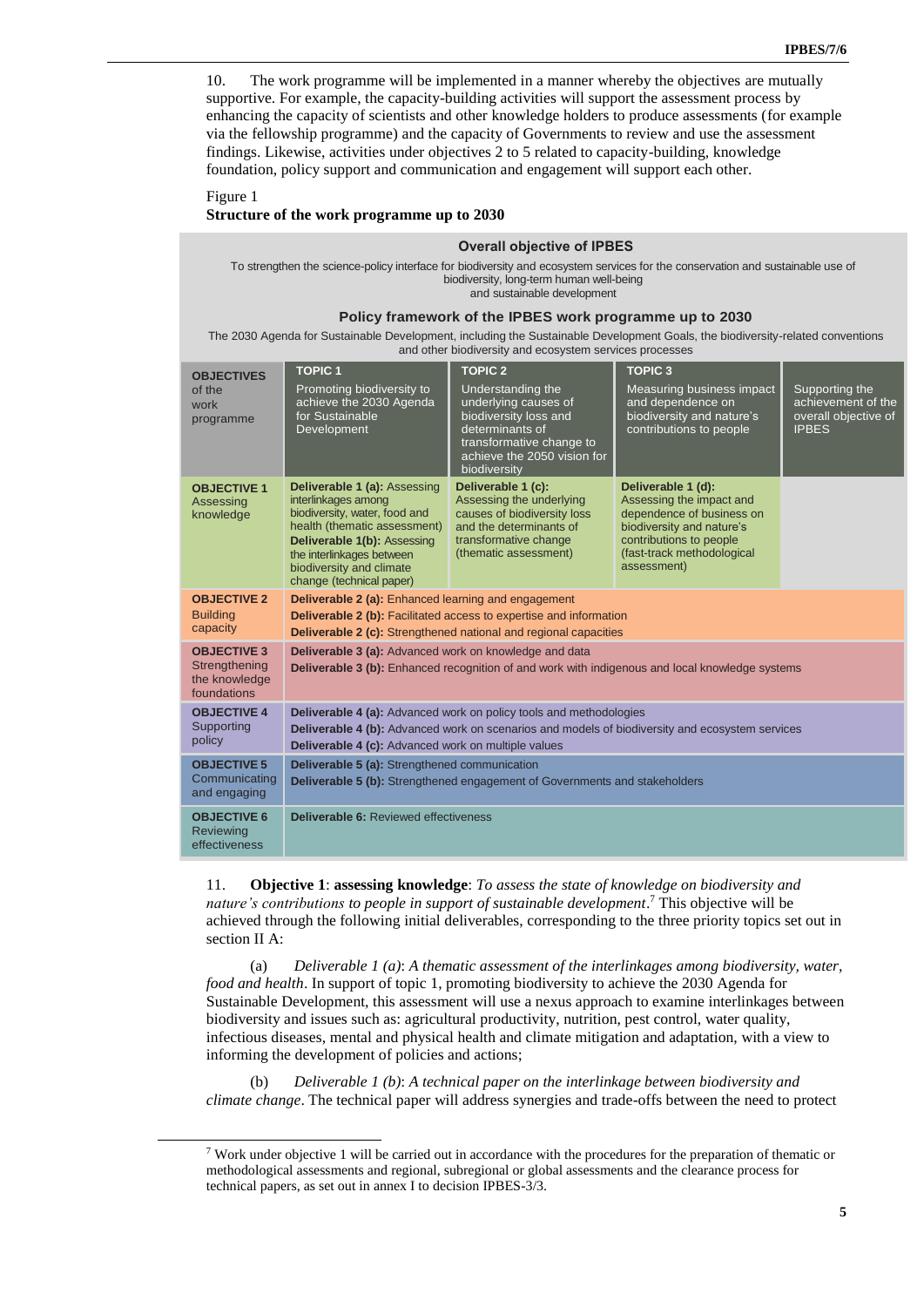biodiversity and to mitigate climate change. It will draw on the material contained in the IPBES global and regional assessments of biodiversity and ecosystem services and the assessment of land degradation and restoration, as well as the special reports on the impacts of global warming of  $1.5^{\circ}C^8$ and on climate change and land<sup>9</sup> and the Fifth Assessment Report of the Intergovernmental Panel on Climate Change (IPCC);

(c) *Deliverable 1 (c): A thematic assessment of the underlying causes of biodiversity loss and the determinants of transformative change*. This assessment is aimed at understanding and identifying factors in human society at both the individual and collective levels, including behavioural, social, cultural, economic, institutional, technical and technological dimensions, that can be leveraged to bring about transformative change in favour of biodiversity while taking into account broader social and economic imperatives in the context of sustainable development. It explores the drivers of and motives behind broad societal changes and transitions to inform the design of relevant policies, communication and engagement campaigns and other actions;

(d) *Deliverable 1 (d): A methodological assessment of the impact and dependence of business on biodiversity and nature's contributions to people*. This methodological assessment is aimed at categorizing how businesses depend on, and impact, biodiversity and nature's contributions to people and identifying criteria and indicators for measuring that dependence and impact, taking into consideration how such metrics can be integrated into other aspects of sustainability.

12. **Objective 2**: **building capacity**: *To build capacities of individuals and institutions for a strengthened science-policy interface for biodiversity and ecosystem services*. The achievement of this objective is supported by the three components of the capacity-building rolling plan:<sup>10</sup>

(a) *Deliverable 2 (a): Enhanced learning and engagement*. The deliverable includes the continuation of the fellowship programme and of the training and familiarization programme, including through webinars and other online resources, guides, learning materials, workshops, training and dialogues for actors in the science-policy interface facilitated by IPBES. The deliverable will be produced by IPBES, in collaboration with other actors where relevant;

(b) *Deliverable 2 (b): Facilitated access to expertise and information*. The deliverable will further promote the uptake of the work programme deliverables and develop communities of practice around them. Efforts will focus on approved assessments and deliverables related to policy support tools and methodologies, knowledge and data, and indigenous and local knowledge. This deliverable will largely be produced by strategic partners and collaborative supporters;

(c) *Deliverable 2 (c): Strengthened national and regional capacities.* The deliverable includes efforts to encourage the development of science-policy platforms, networks and assessments for biodiversity and ecosystem services at the national and (sub)regional levels, such as facilitation of the development of guidance for such initiatives. IPBES will draw strongly on the experience of strategic partners and collaborative supporters to produce this deliverable. Direct technical and financial support for the enhancement of national and regional capacities will be provided by actors other than IPBES.

13. **Objective 3**: **strengthening the knowledge foundations**: *To promote the generation of knowledge and management of data on biodiversity and ecosystem services as a foundation for the work of IPBES.* This objective will be achieved through the following deliverables:

(a) *Deliverable 3 (a): Advanced work on knowledge and data*. This deliverable focuses on: identifying, prioritizing, mobilizing and facilitating access to existing knowledge, information and data, including indicators and metrics to be used in assessments; further developing a web-based infrastructure in support of data and information management; identifying gaps in knowledge and data arising from the completed deliverables of IPBES work programmes, and in particular from the

<sup>8</sup> The full title of the report is: *Global Warming of 1.5°C: An IPCC special report on the impacts of global warming of 1.5°C above pre-industrial levels and related global greenhouse gas emission pathways, in the context of strengthening the global response to the threat of climate change, sustainable development, and efforts to eradicate poverty*.

<sup>9</sup> The full title of the report is: *Climate Change and Land: An IPCC special report on climate change, desertification, land degradation, sustainable land management, food security, and greenhouse gas fluxes in terrestrial ecosystems*.

 $10$  Activities under the objective will be implemented in accordance with the priority capacity-building needs approved by the Plenary in decision IPBES-3/1 and the capacity-building rolling plan welcomed by the Plenary in decision IPBES-5/1. The plan comprises three strategies: learning and engagement, facilitating access to expertise and information and strengthening national and regional capacities.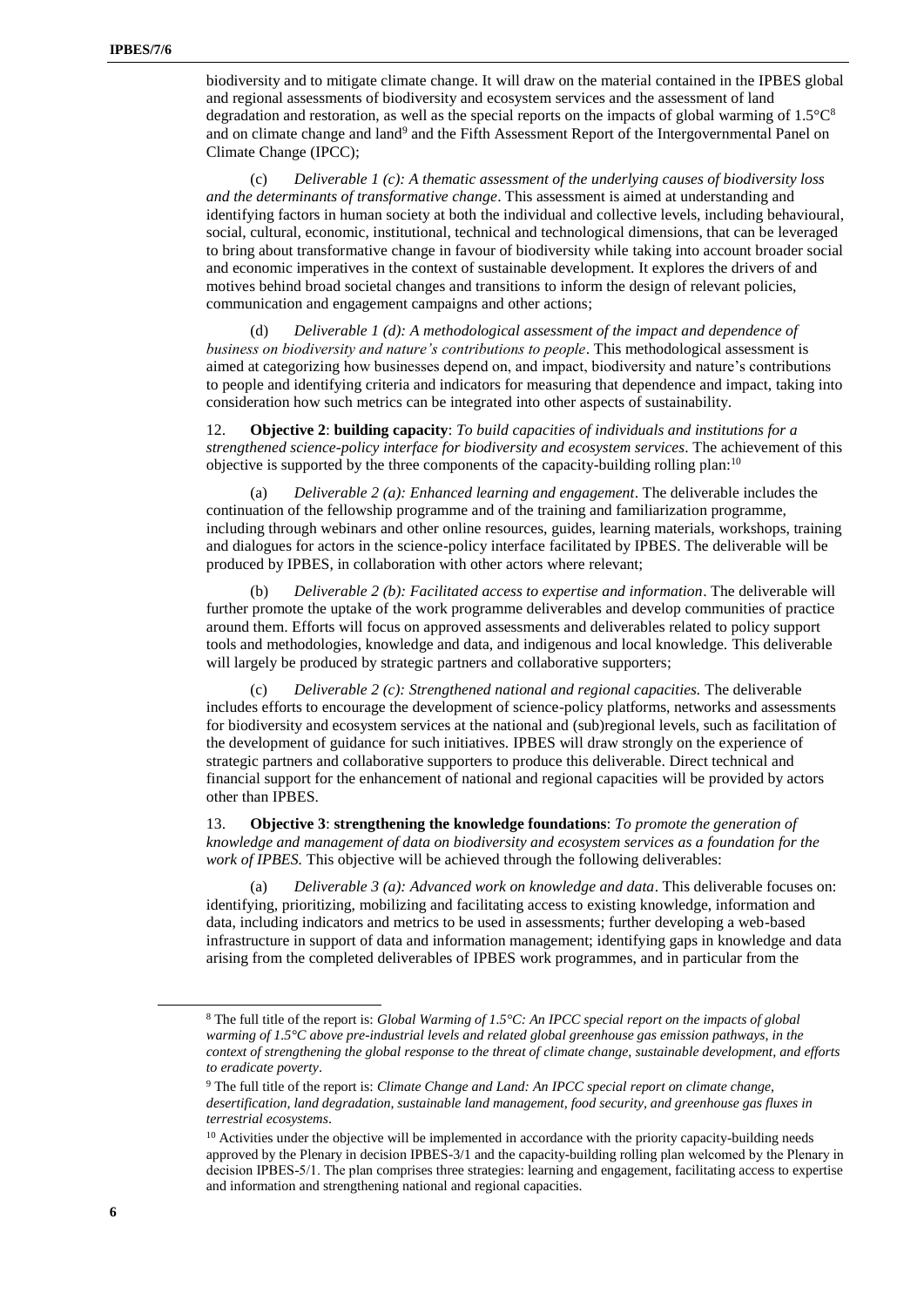completed assessments; and catalysing the generation of new knowledge by making these gaps known, including to research funding institutions;

(b) *Deliverable 3 (b): Enhanced recognition of and work with indigenous and local knowledge systems*. This deliverable focuses on implementing the approach to recognizing and working with indigenous and local knowledge in  $IPBES<sub>1</sub><sup>11</sup>$  including the implementation of the participatory mechanism established under the approach.

14. **Objective 4**: **supporting policy**: *To identify and promote the development and use of policy tools and methodologies in the field of biodiversity and ecosystem services.* This objective will be achieved through the following deliverables:

(a) *Deliverable 4 (a): Advanced work on policy tools and methodologies*. This deliverable focuses on assessing policy instruments, further developing the IPBES policy support web portal and promoting and catalysing the further development of policy instruments and support tools to fill gaps identified in assessments and related capacity-building activities;

(b) *Deliverable 4 (b): Advanced work on scenarios and models of biodiversity and ecosystem services*. This deliverable consists of providing expert advice to expert groups assessing the use of existing models and scenarios, and catalysing the development of new scenarios and associated models for the future work of IPBES;

(c) *Deliverable 4 (c): Advanced work on multiple values*. This deliverable consists of providing expert advice on the integration of multiple conceptualizations of values into the other deliverables of the work programme, in particular the assessments and policy tools, and further work building on the methodological assessment regarding the diverse conceptualization of multiple values of nature and its contributions, including biodiversity and ecosystem functions and services.

15. **Objective 5**: **communicating and engaging**: *To strengthen the involvement of the members and stakeholders of IPBES, the visibility of IPBES and the use of IPBES products*. This objective will be achieved through the following deliverables:

(a) *Deliverable 5 (a): Strengthened communication*. This deliverable builds on the work initiated and lessons learned during the first IPBES work programme and includes the continuation of the implementation of the IPBES communication and outreach strategy<sup>12</sup> with a view to increasing the visibility of IPBES and its products and the use of IPBES products by Governments and stakeholders;

(b) *Deliverable 5 (b): Strengthened engagement of Governments and stakeholders*. This deliverable builds on the work initiated and lessons learned during the first work programme and includes the continuation of the implementation of the IPBES stakeholder engagement strategy.<sup>13</sup> IPBES will continue to engage with:

- (i) Governments, in particular by convening meetings of IPBES national focal points to reflect on particular aspects of the implementation of the work programme or on the review and uptake of IPBES assessment reports or other IPBES products;
- (ii) The United Nations Environment Programme, the United Nations Development Programme, the United Nations Educational, Scientific and Cultural Organization and the Food and Agriculture Organization of the United Nations in the context of the collaborative partnership arrangement between the Plenary and those entities; 14
- (iii) The Convention on Biological Diversity, the Convention on the Conservation of Migratory Species of Wild Animals, the Convention on Wetlands of International Importance Especially as Waterfowl Habitat, the Convention on International Trade in Endangered Species of Wild Fauna and Flora and the United Nations Convention to Combat Desertification in Those Countries Experiencing Serious Drought and/or Desertification, Particularly in Africa, in the context of the memoranda of understanding between the IPBES secretariat and the secretariats of those agreements and the IPBES secretariat and IPCC;

<sup>&</sup>lt;sup>11</sup> Decision IPBES-5/1, annex II.

<sup>12</sup> Decision IPBES-3/4, annex I.

<sup>13</sup> Decision IPBES-3/4, annex II.

<sup>&</sup>lt;sup>14</sup> Decision IPBES-2/8.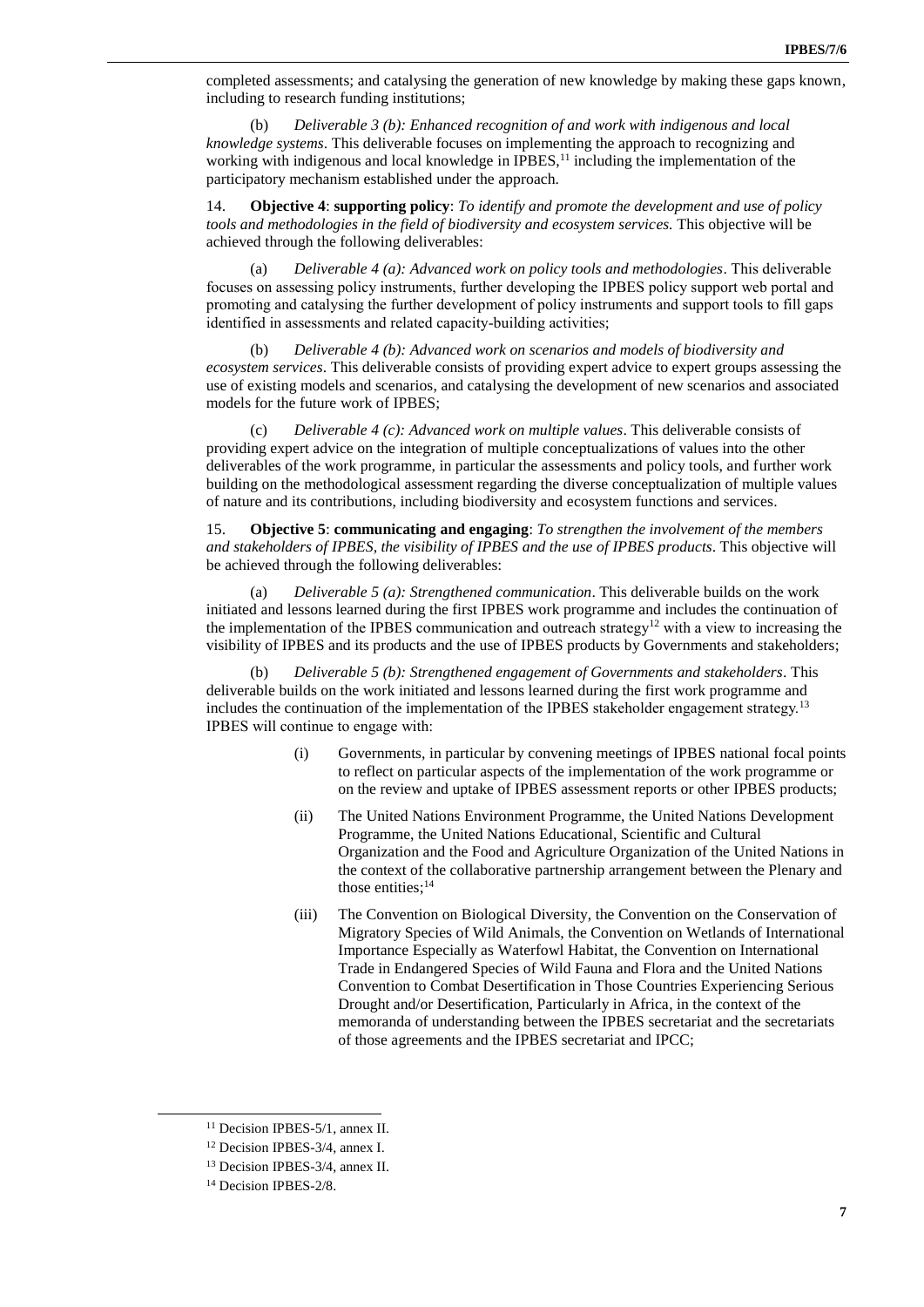- (iv) A limited number of strategic partners in the context of agreements to be prolonged or concluded under the guidance of the Bureau;
- (v) A larger set of collaborative supporters, who through their own work will contribute to the overall objective of IPBES and the implementation of the work programme up to 2030, to be selected by the Bureau, and recognized on the IPBES website.

16. **Objective 6: Reviewing effectiveness***: To ensure the regular internal and external review of the effectiveness of IPBES*.

*Deliverable 6: Reviewed effectiveness*. This deliverable is aimed at ensuring that the outcome of the review of the first work programme informs the implementation of the work programme up to 2030 and that a procedure is developed for a midterm and a final review of the work programme up to 2030.

#### **C. Deliverables continuing from the first work programme (2014–2018)**

17. The reports on the thematic assessment of the sustainable use of wild species and the methodological assessment regarding the diverse conceptualization of multiple values of nature and its benefits, including biodiversity and ecosystem functions and services, initiated by the Plenary in decision IPBES-6/1 as part of the first work programme, will be prepared for consideration by the Plenary at its ninth session.

18. The report on the thematic assessment of invasive alien species, also initiated by the Plenary in decision IPBES-6/1 as part of the first work programme, will be prepared for consideration by the Plenary at its tenth session.

#### **D. Timeline of deliverables and future calls for requests, inputs and suggestions**

19. In addition to the deliverables continuing from the first work programme (section C above and figure 2), eight other assessments may be conducted under objective 1, distributed in time as follows:

(a) Three assessments themes approved for scoping by the Plenary at its seventh session and corresponding assessment reports finalized for consideration by the Plenary at its eleventh, twelfth and thirteenth session, respectively, taking into account the requests, inputs and suggestions received in response to the first call of the work programme up to 2030, issued after the sixth session of the Plenary (figure 2);

(b) Three assessment themes to be decided by the Plenary at its tenth session, taking into account the requests, inputs and suggestions received in response to a second call, to be issued following the ninth session of the Plenary;

(c) Two final assessment themes to be decided by the Plenary at its thirteenth session, taking into account the requests, inputs and suggestions received in response to a third call, to be issued in time for their consideration by the Plenary at the midterm of the work programme.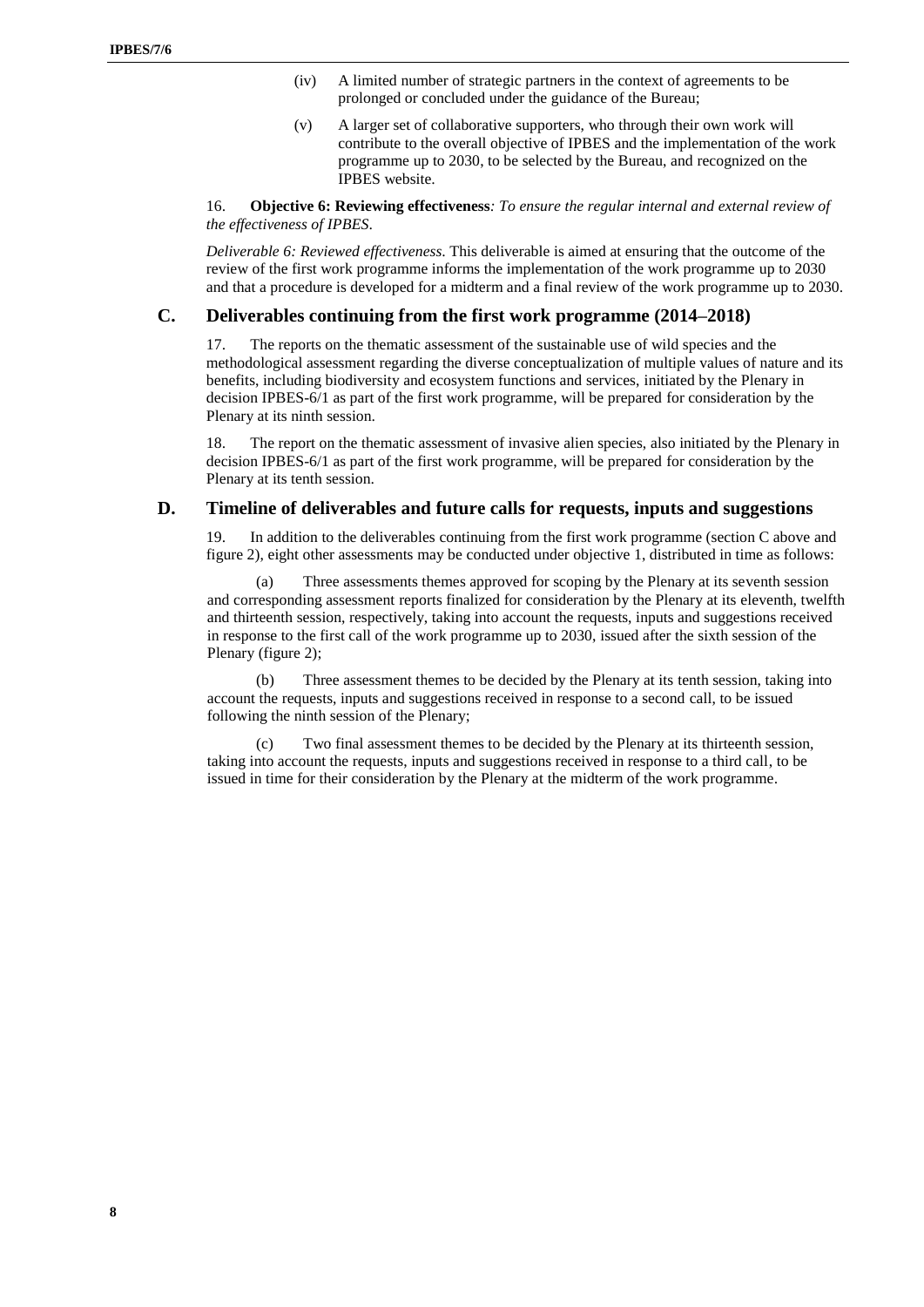### Figure 2

**Timeline of initial assessments for the period up to 2030.** <sup>15</sup> The timeline for the three assessments initiated under the first work programme is shown in green and the timeline for the three assessments corresponding to deliverables 1 (a), 1 (c) and 1 (d) of the work programme up to 2030 is shown in orange.



## **III. Institutional arrangements for the implementation of the work programme**

### **A. Existing bodies**

 $\overline{a}$ 

20. The Plenary, the Bureau, the Multidisciplinary Expert Panel and the secretariat play important roles in the implementation of the work programme up to 2030. Their respective roles are defined in the founding resolution of IPBES,<sup>16</sup> the rules of procedure for sessions of the Plenary<sup>17</sup> and the procedures for the preparation of IPBES deliverables.<sup>18</sup> Sessions of the Plenary will continue to be organized with a frequency varying between 12 and 18 months, depending on the agenda for a particular session (reflecting the needs of the work programme) and available funding.

### **B. Forum, expert groups, task forces and technical support units**

21. Like the first work programme, the work programme up to 2030 will be implemented with the support of the IPBES forum on capacity-building, time-bound and task-specific expert groups, task forces, and technical support from the secretariat and technical support units.

22. The IPBES capacity-building forum is a vehicle for increasing engagement and facilitating cooperation among partners for the implementation and further development of the capacity-building rolling plan. Work under the forum is aimed at advancing the common agendas of partners and facilitating longer-term strategic alignment of relevant ongoing programmes and activities among partners.

<sup>&</sup>lt;sup>15</sup> This timeline assumes Plenary sessions to be held on an annual basis. The Plenary may decide to increase the time between Plenary sessions in future, depending on its agenda and the availability of funding. <sup>16</sup> UNEP/IPBES.MI/2/9, annex I, appendix I.

<sup>&</sup>lt;sup>17</sup> As adopted in decision IPBES-1/1 and amended in decision IPBES-2/1.

<sup>18</sup> As set out in annex I to decision IPBES-3/3.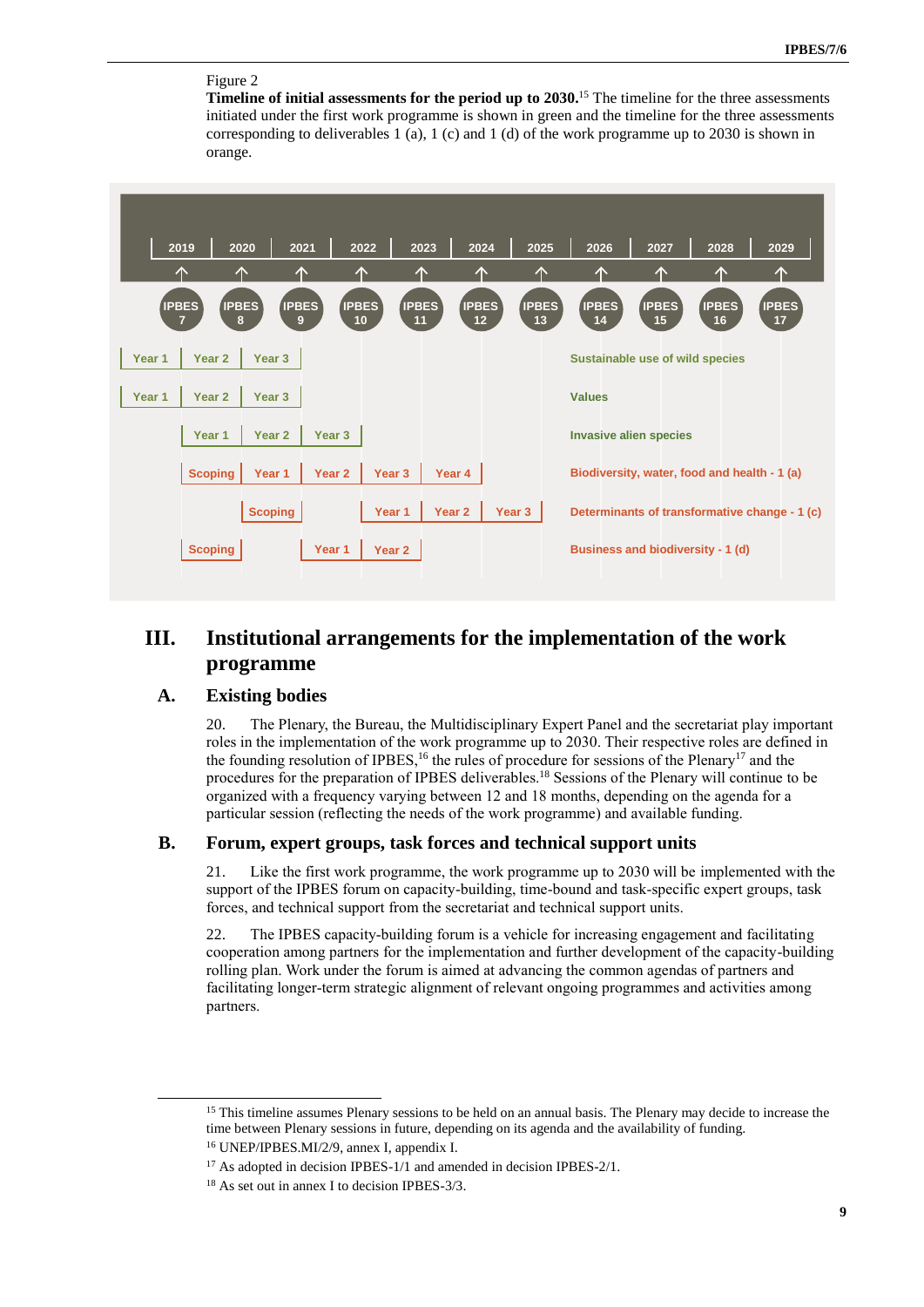23. Time-bound, task-specific expert groups will be established for the preparation of assessments or technical papers, in line with the procedures for the preparation of deliverables as set out in annex I to decision IPBES-3/3, and will include:

(a) Expert groups to deliver a scoping report: These groups will include scientists from all relevant disciplines, indigenous and local knowledge experts and experts on indigenous and local knowledge,<sup>19</sup> policy practitioners to increase relevance and credibility and experts from all relevant stakeholder groups (e.g., the private sector and civil society). Electronic conferences may be used as part of the scoping process to increase the amount and type of input into the process. Governments and relevant stakeholders will continue to be encouraged to nominate experts with practical experience in policymaking, research programming and capacity-building to increase the policy relevance of the scoping report.

(b) Expert groups to deliver an assessment report: Governments and relevant stakeholders will continue to be encouraged to ensure that their nominees include sufficient numbers of experts from all regions, genders and relevant disciplines, in particular social scientists and scholars from the humanities, and of indigenous and local knowledge experts and experts on indigenous and local knowledge.

(c) Expert groups to deliver technical papers.

24. The Plenary will establish time-bound, task-specific task forces in support of the deliverables other than assessments, as appropriate, and will decide on their specific terms of reference.<sup>20</sup>

25. Technical support for the implementation of the work programme will be provided by the secretariat, which for some of the deliverables will be complemented by a technical support unit, as appropriate. The secretariat will issue open calls for expressions of interest in providing technical support, including in-kind support from Governments and other stakeholders, for the establishment of these units. The most suitable institutions will be selected by the Bureau and will work under the authority of the Executive Secretary.

## **IV. Work programme budget**

26. The IPBES work programme up to 2030 will continue the implementation of the fund-raising strategy for IPBES, which relies on three types of resources:

(a) Cash contributions to the IPBES trust fund;

(b) In-kind contributions covering elements otherwise charged to the trust fund, as well as other activities in support of the work programme, including the time and expertise provided pro bono by selected experts;

(c) Catalysed activities that contribute to the objective of IPBES.

27. The budget will continue to be structured according to three main categories: (a) meetings of IPBES bodies; (b) the work programme; and (c) the secretariat. The average annual cost of IPBES over the first half of the work programme up to 2030 is estimated to be \$8.7 million, similar to that for the period 2014–2018.

<sup>&</sup>lt;sup>19</sup> As defined in the approach to recognizing and working with indigenous and local knowledge in IPBES set out in annex II to decision IPBES-5/1.

<sup>20</sup> Draft terms of reference are set out in appendix I.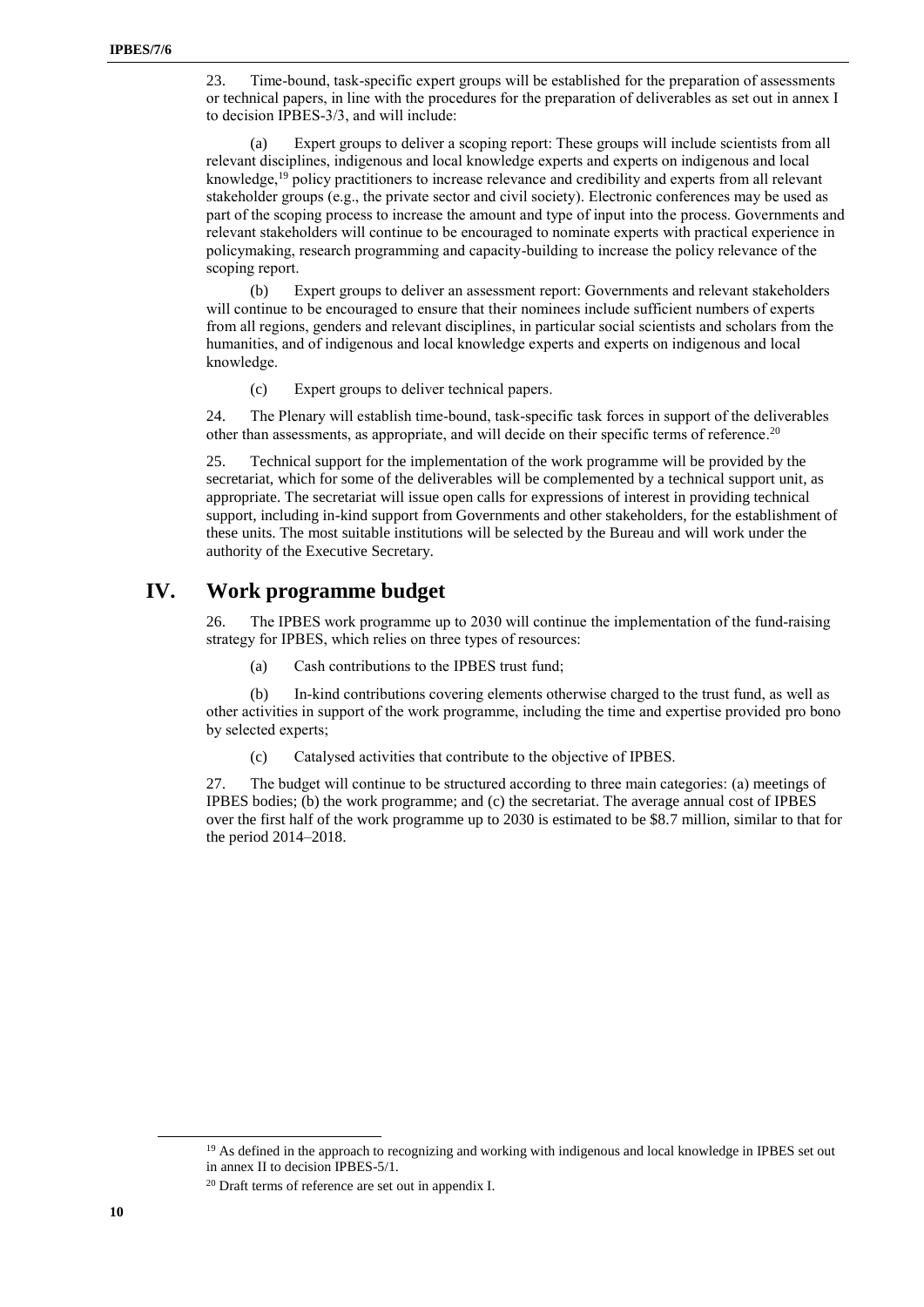### **Appendix I**

## **Draft terms of reference for task forces**

## **I. General terms for task forces for the work programme up to 2030**

- 1. In carrying out its work, each task force will:
	- (a) Ensure that all its activities draw on, build on and complement existing experience;

(b) Perform activities that specifically address the relevant prioritized topics, objectives and deliverables set out in the work programme up to 2030, in support of the overall objective and four functions of IPBES;

(c) Advise the Bureau and the Multidisciplinary Expert Panel on issues pertaining to its mandate across the work programme up to 2030;

(d) Advise the Bureau on the identification of new strategic partners and collaborative supporters; 21

(e) Encourage the direct involvement of its members, as appropriate, in activities of other IPBES task forces and expert groups to foster coherent implementation of the work programme up to 2030 through the four functions of IPBES.

## **II. Terms of reference for the task force on capacity-building**

### **A. Responsibilities of the task force**

2. The task force on capacity-building will oversee and take part in the implementation of the three deliverables under objective 2 of the work programme up to 2030 and act in accordance with relevant decisions by the Plenary and its subsidiary bodies, including by: building on lessons learned in the implementation of deliverables 1 (a) and 1 (b) of the first work programme; and guiding the secretariat including the dedicated technical support unit in implementing the capacity-building rolling plan,<sup>22</sup> which frames the work under objective 2, and in reporting to Plenary on progress made.

### **B. Membership of the task force**

3. The task force will comprise up to 14 members covering the five United Nations regions, including: (a) up to 4 members of the Bureau and the Multidisciplinary Expert Panel; (b) representatives of qualified national, regional and international scientific organizations, centres of excellence and institutions, including experts on indigenous and local knowledge, which are known for their work and expertise on issues related to the mandate of the task force and are existing or prospective partners or collaborative supporters in the capacity-building activities of IPBES; and (c) recognized individual experts on matters related to the mandate of the task force.

4. Members other than those from the Bureau and the Multidisciplinary Expert Panel will be selected in accordance with the procedures for the preparation of IPBES deliverables.<sup>23</sup> The term of office of these members is three years, with the possibility of re-election. The selection of members should reflect the need for continuity in the work of the task force.

5. At the discretion of the co-chairs of the task force and following consultation with the Bureau, a limited number of additional experts on capacity-building may also be invited to participate in the task force as resource persons.

### **C. Modus operandi**

 $\overline{a}$ 

6. The task force will be chaired by members of the Bureau and/or the Multidisciplinary Expert Panel. The task force will work through face-to-face meetings, web-based meetings and other

<sup>&</sup>lt;sup>21</sup> At its twelfth meeting, the Bureau approved a general approach to recognizing the work of organizations that support the implementation of the IPBES work programme. At regular intervals, the Bureau reviews, for endorsement, recommendations by IPBES task forces for the recognition of organizations undertaking activities that significantly support the implementation of the IPBES work programme on the IPBES web site. Organizations endorsed by the Bureau are listed on the IPBES website as "collaborative supporters", and the Bureau reviews the list at regular intervals, supported by the relevant task forces.

 $22$  Set out in annex I to decision IPBES-5/1.

<sup>23</sup> Set out in annex I to decision IPBES-3/3, section 7.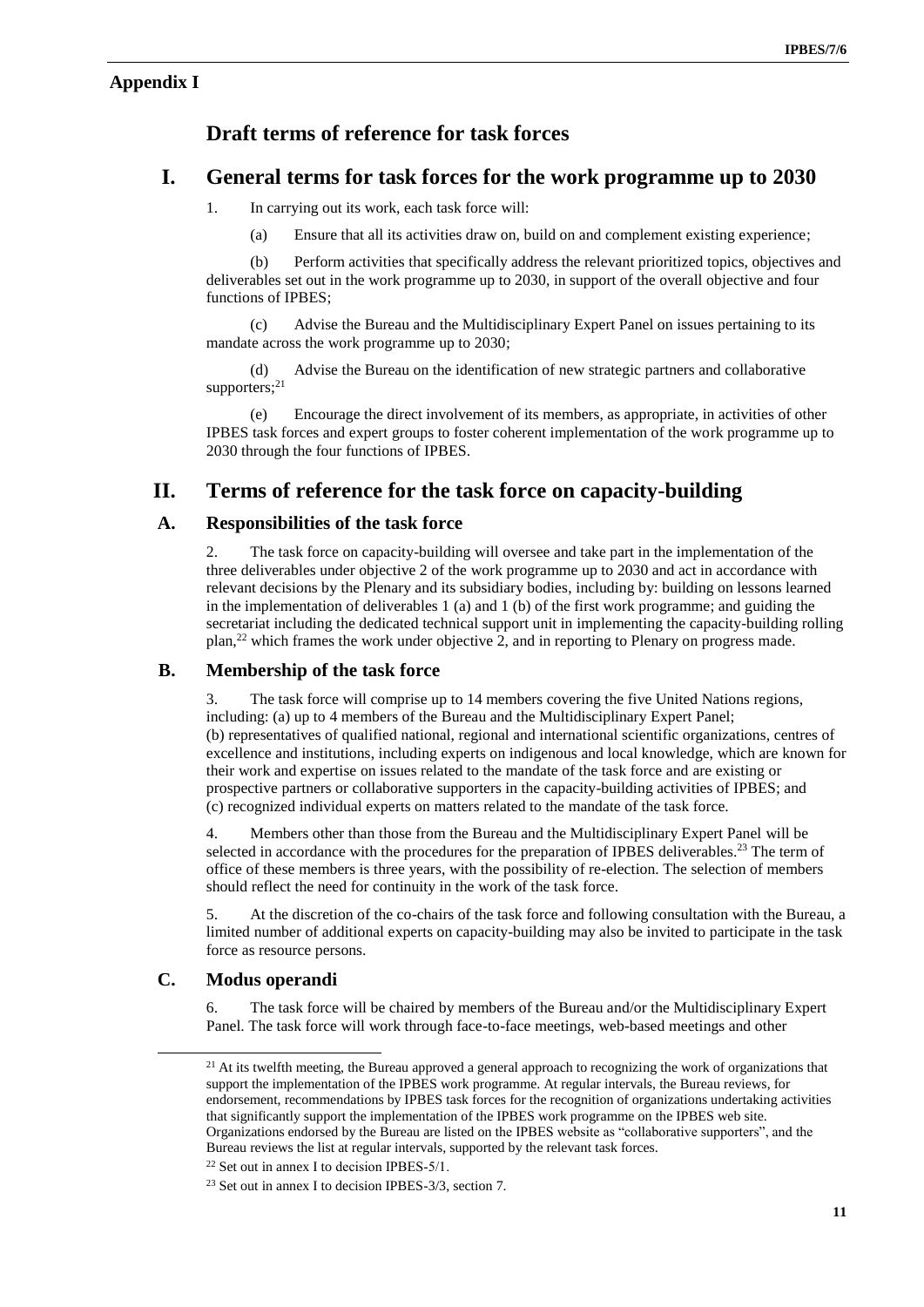electronic interaction. Products of the task force will be reviewed by the Bureau and the Panel and forwarded to the Plenary for its information and consideration, as appropriate.

7. The task force will be supported by the secretariat including a dedicated technical support unit.

### **III. Terms of reference for the task force on knowledge and data**

### **A. Responsibilities of the task force**

8. The task force on knowledge and data will oversee and take part in the implementation of deliverable 3a of the work programme up to 2030, "Advanced work on knowledge and data", and act in accordance with relevant decisions by the Plenary and its subsidiary bodies, including by building on lessons learned in the implementation of deliverable 1 (d) of the first work programme and by:

Supporting assessment experts in identifying, prioritizing and mobilizing existing knowledge and data needed for IPBES assessments;

(b) Guiding the secretariat, including the dedicated technical support unit, in overseeing the management of the data, information and knowledge used in IPBES products, including the development of the web-based infrastructure, to ensure their long-term availability;

Supporting the Bureau and the Multidisciplinary Expert Panel in reviewing the knowledge needs and gaps identified through IPBES assessments and other IPBES deliverables and in catalysing the generation of new knowledge and data.

### **B. Membership of the task force**

9. The task force will comprise up to 14 members covering the five United Nations regions, including: (a) up to 4 members of the Bureau and the Multidisciplinary Expert Panel; (b) members of expert groups for ongoing IPBES assessments and of other relevant task forces; (c) representatives of qualified national, regional and international scientific organizations, centres of excellence and institutions, including experts on indigenous and local knowledge, known for their work and expertise on issues related to the mandate of the task force; and (d) recognized individual experts on matters related to the mandate of the task force, including experts from the natural sciences, social sciences and humanities and experts on indigenous and local knowledge.

10. Members other than those from the Bureau and the Multidisciplinary Expert Panel will be selected according to the procedures for the preparation of IPBES deliverables.<sup>23</sup> The term of office of these members is three years, with the possibility of re-election. The selection of members should reflect the need for continuity in the work of the task force.

11. At the discretion of the co-chairs of the task force and following consultation with the Bureau, a limited number of individual experts on knowledge and data management may be invited to participate in the task force as resource persons.

#### **C. Modus operandi**

12. The task force will be chaired by members of the Bureau and/or the Multidisciplinary Expert Panel. The task force will work through face-to-face meetings, web-based meetings and other electronic interactions. Products of the task force will be reviewed by the Bureau and the Panel and forwarded to the Plenary for its information and consideration, as appropriate.

13. The task force will be supported by the secretariat including a dedicated technical support unit.

## **IV. Terms of reference for the task force on indigenous and local knowledge**

### **A. Responsibilities of the task force**

14. The task force on indigenous and local knowledge will oversee and take part in the implementation of deliverable 3b of the work programme up to 2030, "Enhanced recognition of and work with indigenous and local knowledge systems", and act in accordance with relevant decisions by the Plenary and its subsidiary bodies, including by: building on lessons learned in the implementation of deliverable 1 (c) of the first work programme; supporting the Multidisciplinary Expert Panel in implementing the approach to recognizing and working with indigenous and local knowledge in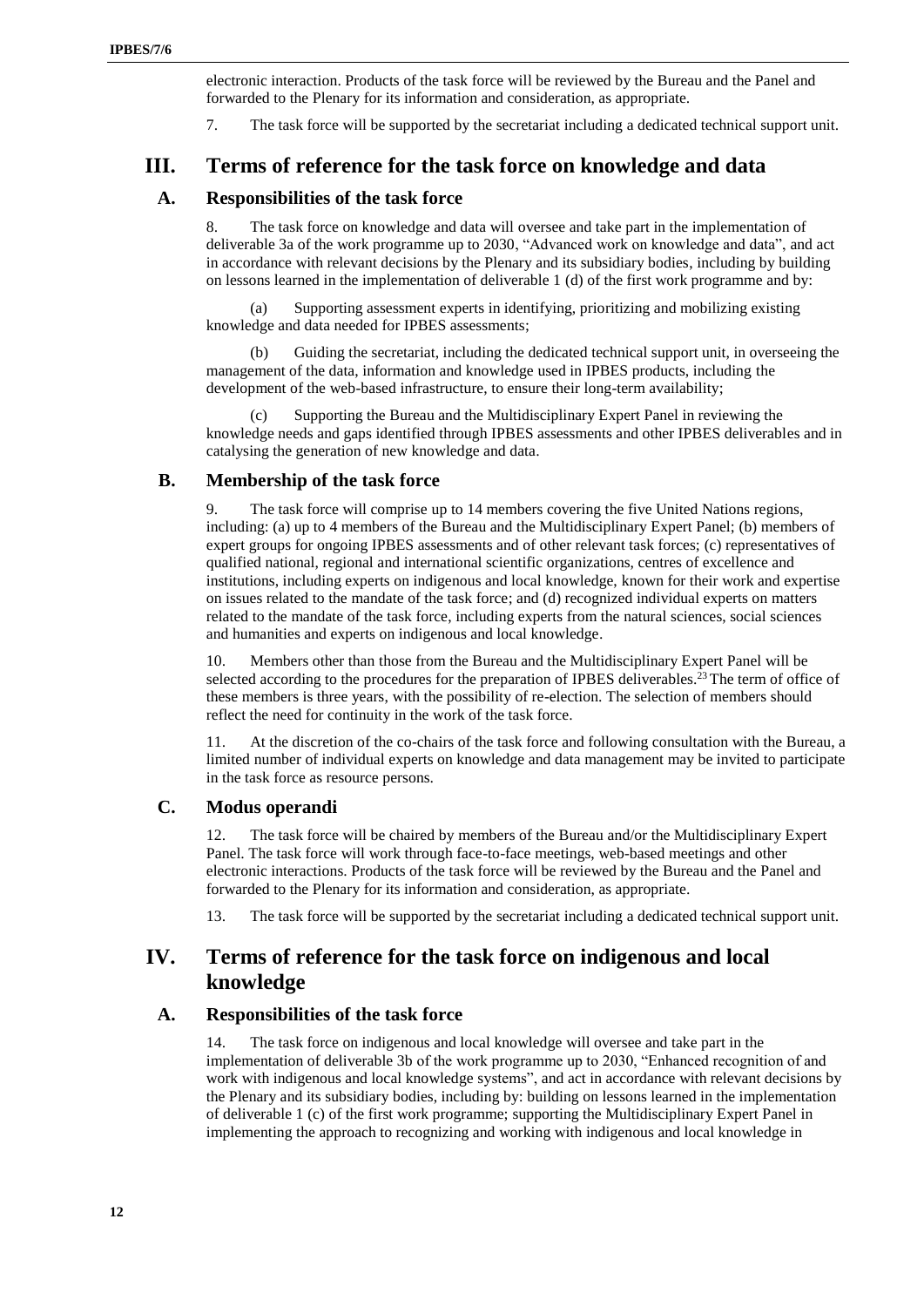IPBES; <sup>24</sup> and guiding the secretariat including the dedicated technical support unit in supporting the Panel in implementing the approach.

### **B. Membership of the task force**

15. The task force will comprise up to 14 members covering the five United Nations regions, including: (a) up to 4 members of the Bureau and the Multidisciplinary Expert Panel; (b) members of expert groups of ongoing IPBES assessments and of other relevant task forces; (c) representatives of indigenous peoples and local communities; (d) representatives of qualified national, regional and international scientific organizations, centres of excellence and institutions, including experts on indigenous and local knowledge, known for their work and expertise on issues related to the mandate of the task force; and (e) recognized individual experts on matters related to the mandate of the task force.

16. Members other than those from the Bureau and the Panel will be selected according to the procedures for the preparation of IPBES deliverables.<sup>23</sup> The term of office of these members is three years, with the possibility of re-election. The selection of members should reflect the need for continuity in the work of the task force.

17. At the discretion of the co-chairs of the task force and following consultation with the Bureau, a limited number of additional experts on indigenous and local knowledge systems and representatives of indigenous and local organizations may be invited to participate in the task force as resource persons.

### **C. Modus operandi**

18. The task force will be chaired by members of the Multidisciplinary Expert Panel and/or the Bureau. The task force will work through face-to-face meetings, web-based meetings and other electronic interactions. Products of the task force will be reviewed by the Panel and the Bureau and forwarded to the Plenary for its information and consideration, as appropriate.

19. The task force will be supported by the secretariat including a dedicated technical support unit.

## **V. Terms of reference for the task force on scenarios and models of biodiversity and ecosystem services**

### **A. Responsibilities of the task force**

20. The task force on scenarios and models of biodiversity and ecosystem services will oversee and take part in the implementation of deliverable 4b of the work programme up to 2030, "Advanced work on scenarios and models of biodiversity and ecosystem services", and act in accordance with relevant decisions by the Plenary and its subsidiary bodies, including by building on lessons learned in the implementation of deliverable 3c of the first work programme. The task force will implement the work on scenarios and models based on the terms of reference for the further development of tools and methodologies regarding scenarios and models<sup>25</sup> to facilitate the provision of advice to all the expert teams, in particular those working on assessments on the use of scenarios, and to catalyse the further development of scenarios and models for future IPBES assessments, as well as to guide the secretariat including the dedicated technical support unit in the provision of support.

### **B. Membership of the task force**

21. The task force will comprise up to 24 members covering the five United Nations regions, including up to 4 members from the Bureau and the Multidisciplinary Expert Panel and experts on scenarios and models from the natural sciences, social sciences, the humanities and indigenous and local knowledge systems.

22. Members other than those from the Bureau and the Panel will be selected according to the procedures for the preparation of IPBES deliverables.<sup>23</sup> The term of office of these members is three years, with the possibility of re-election. The selection of members should reflect the need for continuity in the work of the task force.

<sup>24</sup> Decision IPBES-5/1, annex II.

<sup>25</sup> Decision IPBES-4/1, annex V.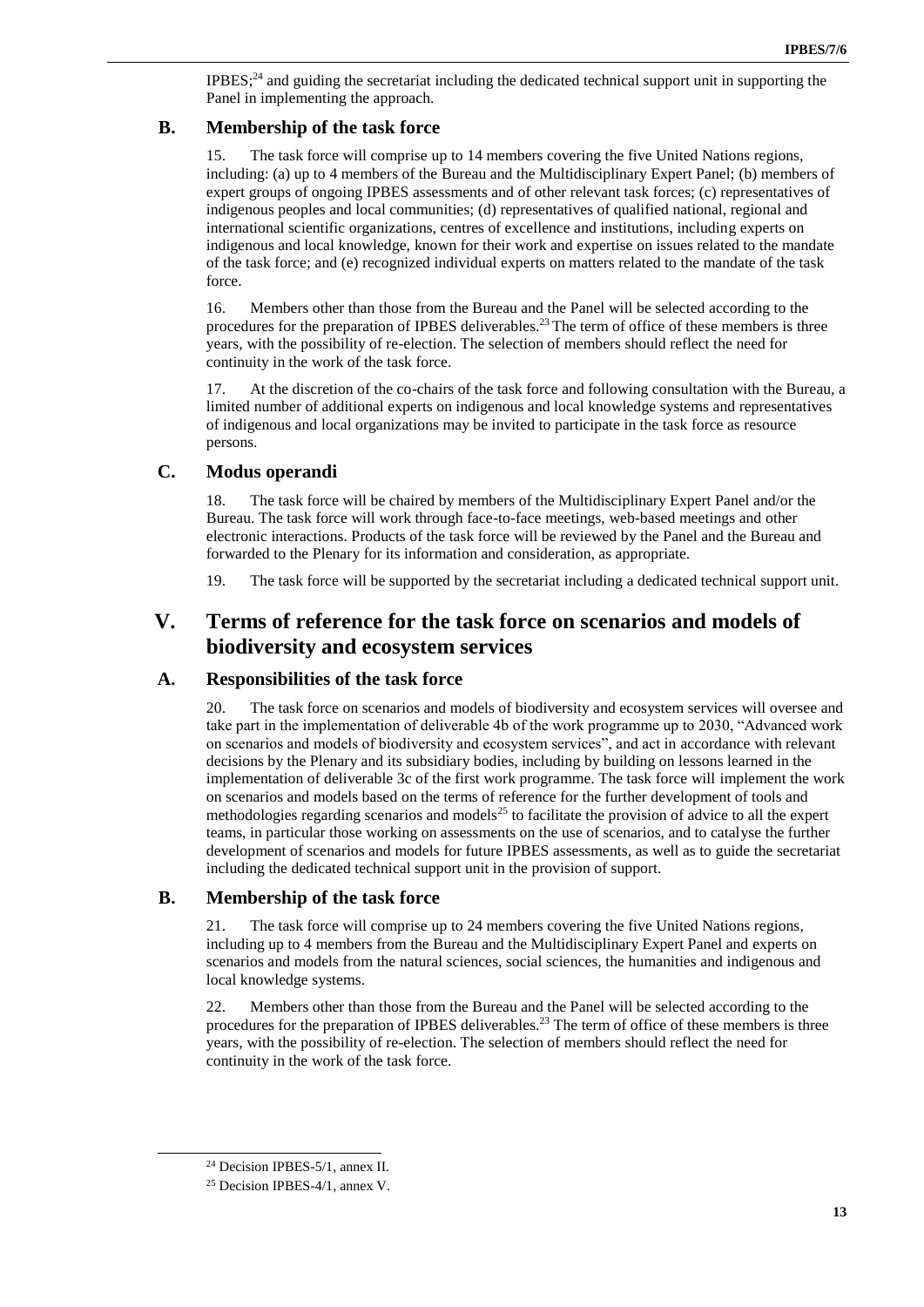23. At the discretion of the co-chairs of the task force and following consultation with the Bureau, a limited number of additional experts on scenarios and models and representatives of indigenous and local organizations may be invited to participate in the task force as resource persons.

### **C. Modus operandi**

24. The task force will be co-chaired by a member of the Multidisciplinary Expert Panel or the Bureau and an expert member. The task force will work through face-to-face meetings, web-based meetings and other electronic interactions. Products of the task force will be reviewed by the Panel and the Bureau and forwarded to the Plenary for its information and consideration, as appropriate.

25. The task force will be supported by the secretariat including a dedicated technical support unit.

## **VI. Terms of reference for the task force on policy tools and methodologies**

#### **A. Responsibilities of the task force**

26. The task force on policy tools and methodologies will oversee and take part in the implementation of deliverable 4a of the work programme up to 2030, "Advanced work on policy tools and methodologies", and act in accordance with relevant decisions by the Plenary and its subsidiary bodies, including by building on lessons learned in the implementation of deliverable 4c of the first work programme and by:

(a) Overseeing the development of content for the IPBES policy support web portal and support to the use of the portal by Governments and stakeholders and ensuring that policy instruments and support tools identified in IPBES assessments are featured on the portal and accessible to decision makers;

(b) Catalysing the further development of policy instruments, support tools and good practices to fill gaps identified in IPBES assessments.

### **B. Membership of the task force**

27. The task force will comprise up to 14 members covering the five United Nations regions, including: (a) up to 4 members of the Bureau and the Multidisciplinary Expert Panel; (b) members of expert groups of ongoing IPBES assessments and of other relevant task forces; (c) representatives of qualified national, regional and international scientific organizations, centres of excellence and institutions, including experts on indigenous and local knowledge, known for their work and expertise on issues related to the mandate of the task force; (d) individual experts with practical experience in policy formulation and implementation; and (e) recognized individual experts on matters related to the mandate of the task force.

28. Members other than those from the Bureau and the Multidisciplinary Expert Panel will be selected according to the procedures for the preparation of IPBES deliverables.<sup>23</sup> The term of office of these members is three years, with the possibility of re-election. The selection of members should reflect the need for continuity in the work of the task force.

29. At the discretion of the co-chairs of the task force and following consultation with the Bureau, a limited number of additional experts on policy tools and methodologies and representatives of indigenous and local organizations may be invited to participate in the task force as resource persons.

### **C. Modus operandi**

30. The task force will be chaired by members of the Multidisciplinary Expert Panel and/or the Bureau. The task force will work through face-to-face meetings, web-based meetings and other electronic interactions. Products of the task force will be reviewed by the Panel and the Bureau and forwarded to the Plenary for its information and consideration, as appropriate.

31. The task force will be supported by the secretariat including a dedicated technical support unit.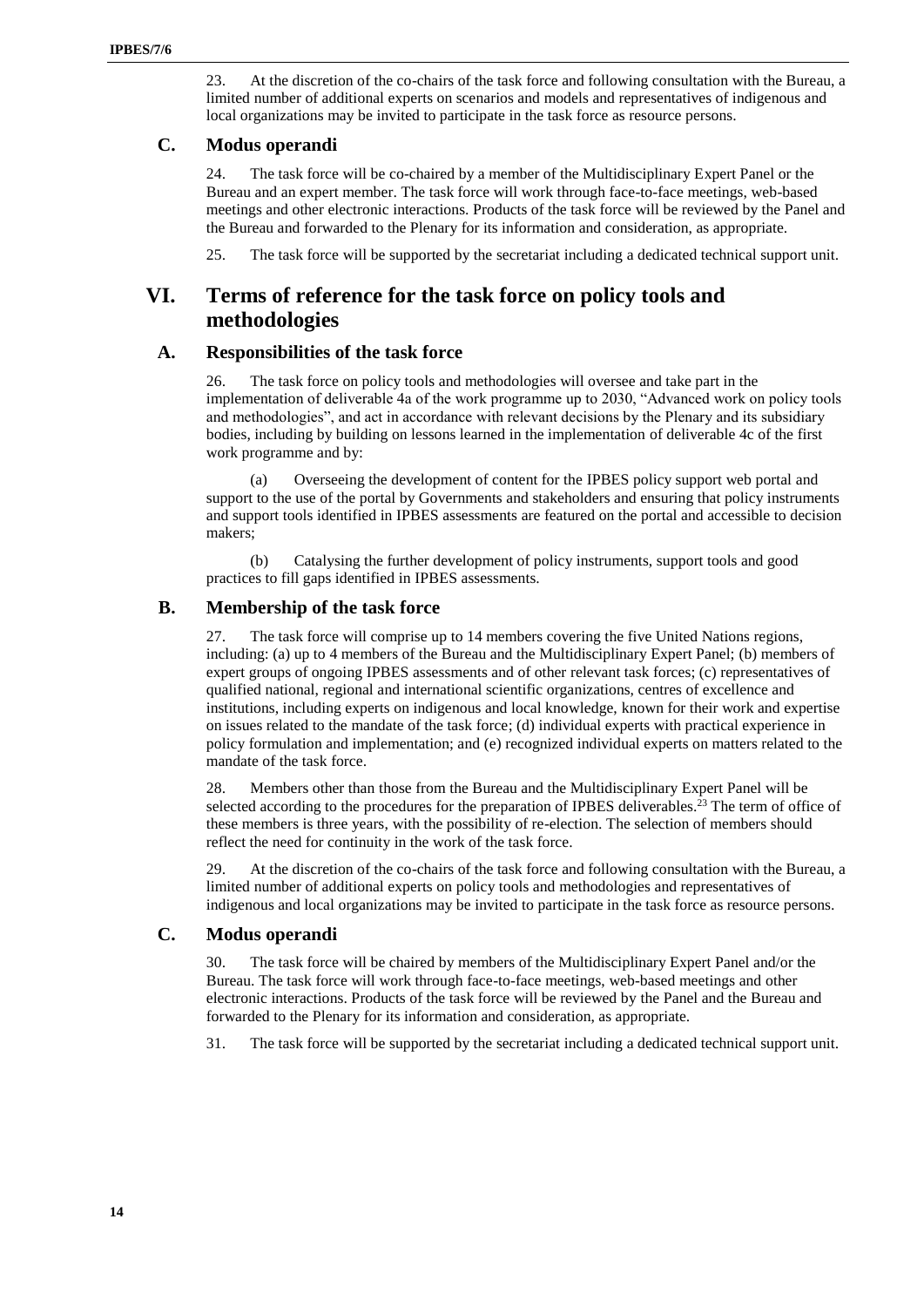### **Appendix II**

 $\overline{a}$ 

## **Initial scoping reports for the deliverables under objective 1**

1. The seven assessment reports<sup>26</sup> approved by the Plenary under the first work programme were prepared in accordance with the procedures for the preparation of deliverables set out in annex I to decision IPBES-3/3, and it is expected that those procedures will continue to govern the undertaking of assessments under the work programme up to 2030. The Plenary may wish, however, when deciding on the undertaking of a specific assessment, as set out in this appendix, to use its discretion to provide further guidance, such as on the additional review period for the summary for policymakers suggested by Governments at the sixth session of the Plenary and during the meeting of IPBES national focal points in 2018.

2. This appendix should be read together with document IPBES/7/6/Add.1, which provides a rationale for the prioritization of the assessment themes, and document IPBES/7/INF/21, which provides a summary of all requests, inputs and suggestions received by the secretariat regarding shorttime priorities and longer-term strategic needs.

## **I. Deliverable 1 (a): Assessing the interlinkages among biodiversity, water, food and health (thematic assessment)**

3. There are strong interlinkages among the globally agreed goals of food and water security, health for all, protecting biodiversity on land and in the oceans and combating climate change, among others. In fact, the Sustainable Development Goals are regarded as "integrated and indivisible", balancing the economic, social and environmental dimensions of sustainable development. Similarly, the objectives of the Rio Conventions (Convention on Biological Diversity, United Nations Framework Convention on Climate Change and United Nations Convention to Combat Desertification) are seen as interlinked.

4. Interlinkages take various forms, including synergies, co-benefits and trade-offs. For example, while biodiversity and nature's contributions to people are fundamental to supporting food production, providing clean water and ensuring good health, the way we produce our food has an impact on biodiversity and water quality, as well as climate change. The food system is also a major determinant of health, as is the way we manage ecosystems more broadly. Moreover, biodiversity loss and climate change each affect our ability to produce nutritious food, supply clean water and ensure healthy lives for all. Thus, there is a web of dependence, impact and common drivers of change.

5. The challenge is to achieve good health for all with food and water security, including through the enhanced use of biodiversity, without adversely impacting biodiversity, water quality or climate and in the context of global change, including climate change.

6. The assessment will cover:

(a) The interlinkages among the health of people, crops, livestock, soil, wildlife and the environment in general (including through the One Health approach and related concepts);

(b) The interlinkages between food production and biodiversity (within and outside production systems), including with respect to the control of pests and diseases, pollination<sup>27</sup> and nutrient cycling;

(c) The interlinkages among fertilizers, crop nutrition and productivity, water quality, biodiversity (in terrestrial, freshwater and marine systems) and greenhouse gas emissions;

(d) The interlinkages among dietary diversity, health and the diversity of crops, livestock and other components of biodiversity in agricultural ecosystems;

(e) The significance of marine biodiversity for human health, including for food security, and the consequences of multiple stressors on marine ecosystems (including pathogens, chemicals, climate change and habitat degradation);

<sup>&</sup>lt;sup>26</sup> The assessment report on pollinators, pollination and food production; the methodological assessment report on scenarios and models of biodiversity and ecosystem services; the regional assessment reports on biodiversity and ecosystem services in Africa, the Americas, Asia and the Pacific, and Europe and Central Asia; and the assessment report on land degradation and restoration.

 $27$  Drawing on the IPBES assessment of pollinators, pollination and food production.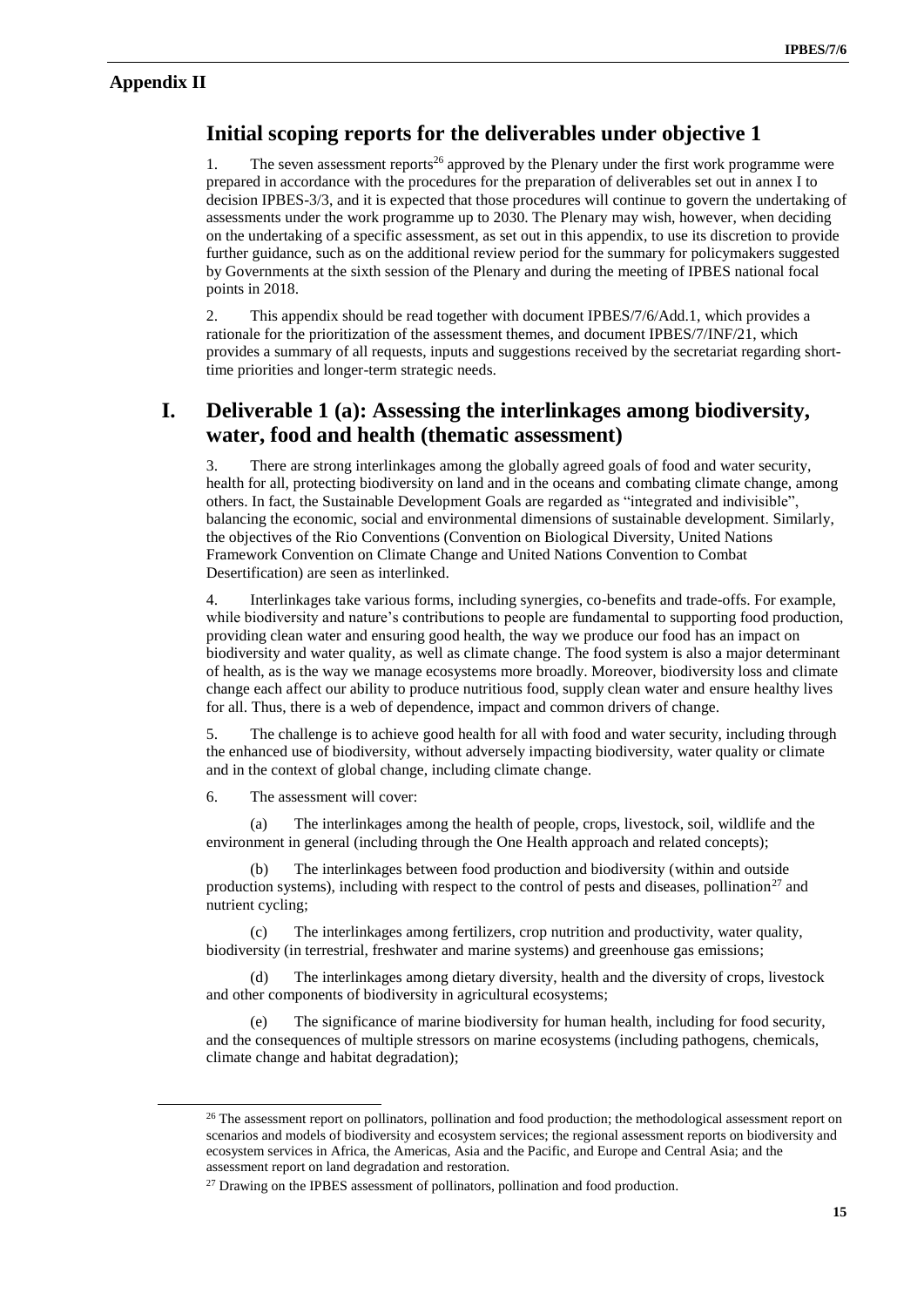(f) The linkages between the composition and diversity of the human microbiome and biodiversity in the environment, and implications for the planning, design, development and management of human settlements;

(g) The contribution of biodiversity and the natural environment in promoting mental and physical health, particularly in urban areas;

(h) The relationships among biodiversity, ecosystem degradation and infectious disease emergence, including the effects of ecological community structure and composition, habitat disturbance and human-wildlife contact, and the implications for land use and ecosystem management;

(i) The ways in which projected changes in climate will affect biodiversity and projected biodiversity losses will affect climate;<sup>28</sup>

(j) Interlinkages between climate mitigation and adaptation strategies, including ecosystembased approaches (reduced ecosystem loss and degradation, ecosystem restoration and sustainable management of land, soils, livestock and crops), and how other proposed climate mitigation strategies (including land-based strategies such as large-scale afforestation and bio-energy) could affect biodiversity; 28

(k) The ways in which projected changes in climate and biodiversity loss will affect agricultural production, water resources and human health.<sup>28</sup>

7. The issues listed above will be examined, inter alia, through a nexus approach (i.e., considering interactions among the issues, goals and sectors).

8. The assessment will require interdisciplinary and transdisciplinary work that draws on the natural and social sciences and indigenous and local knowledge, and will engage experts across multiple disciplines and holders of indigenous and local knowledge. It will examine relevant frameworks and approaches such as the ecosystem, One Health and landscape approaches.

9. While the assessment will be global in scope, regional differences and similarities will also be assessed.

10. The assessment will focus on producing the information needed to achieve the policy objectives of the Sustainable Development Goals, the Paris Agreement and the post-2020 biodiversity framework. It will be most directly relevant to Sustainable Development Goals 2 (zero hunger, i.e., issues of food security), 3 (good health and well-being), 6 (clean water, i.e., issues of water security), 13 (climate action), 14 (life below water) and 15 (life on land).

11. The assessment will also be relevant to Sustainable Development Goals 1 (poverty in its broadest definition), 4 (education, i.e., issues such as awareness-building), 5 (gender equality, i.e., issues such as the role of women in farming), 8 (decent work and economic growth, i.e., issues such as the implications for livelihoods), 10 (reduced inequalities, i.e., issues such as the distributional implications of climate change, loss of biodiversity, food and water security and access to health infrastructure), 11 (sustainable cities and communities, i.e., green spaces), 12 (sustainable consumption and production, i.e., issues such as sustainable agriculture and food waste), 16 (peace, justice and strong institutions, i.e., issues such as the implications of lack of access to food and clean water for local and regional peace) and 17 (partnerships for the goals, i.e., issues such as polycentric governance and cross-sectoral policies).

12. The assessment will build on and complement previous and ongoing work by IPBES (pollination assessment, land degradation and restoration assessment and the regional and global assessments of biodiversity and ecosystem services), IPCC (Fifth Assessment Report, special reports on the impacts of global warming of 1.5°C and on climate change and land) and other international bodies (e.g., The State of the World's Biodiversity for Food and Agriculture and related reports on genetic resources from the Food and Agriculture Organization of the United Nations, the International Assessment of Agricultural Knowledge, Science and Technology for Development, relevant reports of The Economics of Ecosystems and Biodiversity (TEEB), the Rockefeller Foundation–Lancet Commission on Planetary Health, the International Panel of Experts on Sustainable Food Systems). The detailed scoping process would determine what has been and is being assessed, to ensure that the proposed assessment will add value and to identify the issues on which the Plenary would want the assessment to focus.

l

<sup>&</sup>lt;sup>28</sup> Drawing on the joint technical paper on biodiversity and climate change (deliverable 1 (b)).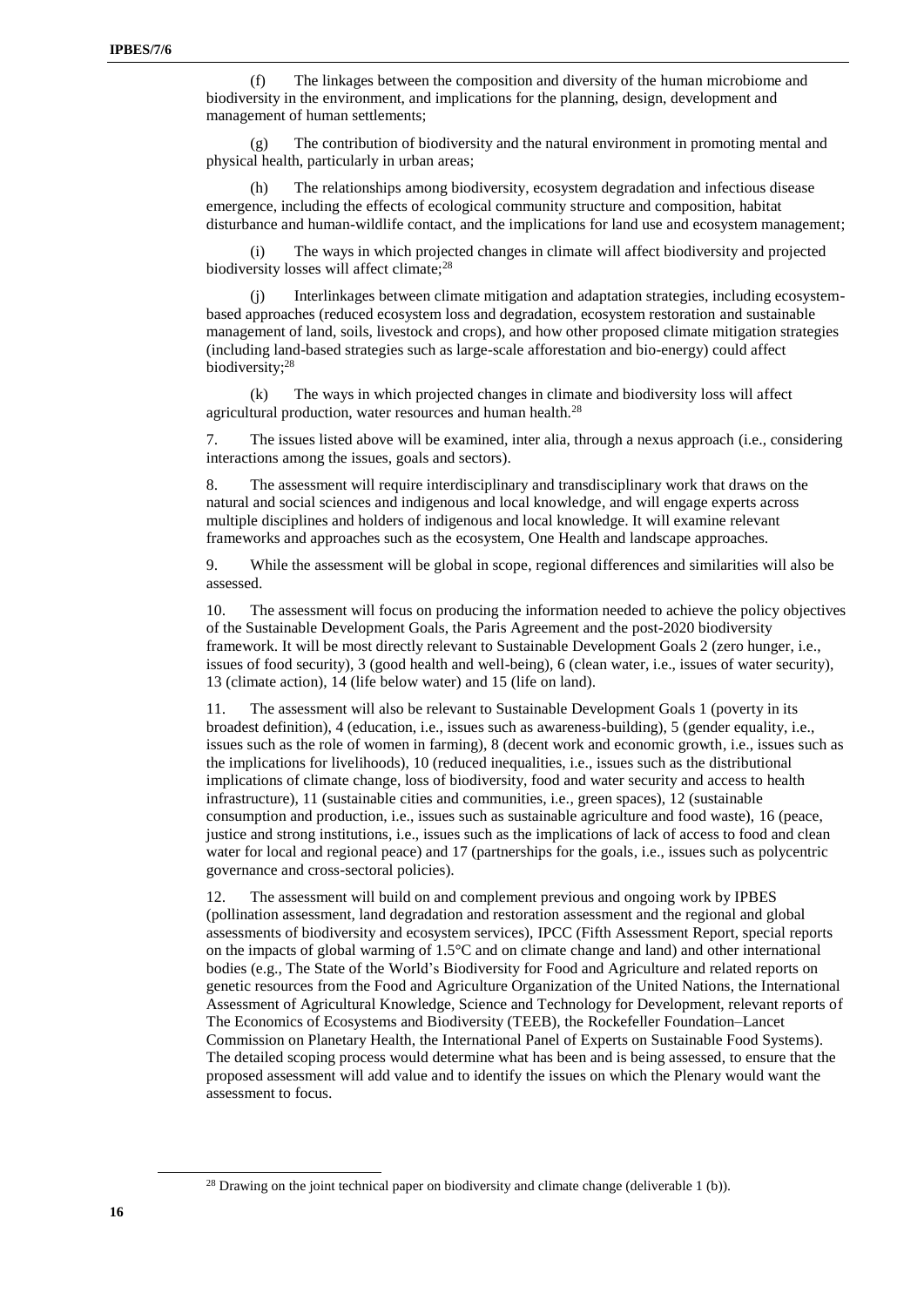13. The assessment, while challenging, is deemed feasible by the Multidisciplinary Expert Panel and the Bureau. New scenarios will be required, as they were for the IPCC special report on the impacts of global warming of  $1.5^{\circ}$ C.

14. The assessment will extend over a four-year period.

## **II. Deliverable 1 (b): Assessing the interlinkage between biodiversity and climate change (technical paper)**

15. In the light of the urgency of bringing biodiversity to the forefront of discussions regarding land-based climate mitigation and adaptation strategies, IPBES and IPCC will produce a joint technical paper on synergies and trade-offs between the need to protect biodiversity and to mitigate and adapt to climate change, as recommended by the Multidisciplinary Expert Panel and the Bureau. The technical paper, to be produced over one and a half years, will be based on the material contained in the IPBES regional and global assessments of biodiversity and ecosystem services and the assessment of land degradation and restoration, the IPCC special reports on the impacts of global warming of 1.5°C and on climate change and land and the IPCC Fifth Assessment Report.

16. The technical paper will provide information relevant to the implementation of the Paris Agreement, the post-2020 biodiversity framework and the Sustainable Development Goals.

17. The technical paper will contribute to the scoping of, and feed into, deliverable 1 (a).

18. At a workshop on "biodiversity and climate change: integrating science for coherent policy" held in October 2018 under the Convention on Biological Diversity and the United Nations Framework Convention on Climate Change, experts in the fields of biodiversity and climate change mitigation and adaptation, mainly from the IPCC and IPBES communities, discussed the issues to be addressed in the technical paper (CBD/COP/14/INF/22). The key messages from the workshop were as follows:

(a) Climate change and biodiversity loss are inseparable threats to humankind and must be addressed together.

(b) There are significantly greater risks to natural and human systems in a world warming to  $2^{\circ}$ C above pre-industrial temperatures compared to 1.5 $^{\circ}$ C above pre-industrial temperatures.

(c) In order to limit global warming to well below  $2^{\circ}$ C and closer to  $1.5^{\circ}$ C above preindustrial levels, strong actions are needed to reduce greenhouse gas emissions from fossil fuel use and cement production and to protect and enhance carbon sinks on land and in the ocean through ecosystem-based approaches.

(d) Protecting and conserving biodiversity and ecosystems is critical for maintaining and increasing the resilience, and reducing the vulnerability, of ecosystems and people in the face of the adverse effects of climate change, as well as for maintaining the capacity of ecosystems to store carbon.

(e) Ecosystem-based approaches to climate change mitigation and adaptation, including biodiversity conservation, reduction of ecosystem degradation and restoration of ecosystems, provide significant contributions to stabilizing warming to below 2°C and closer to 1.5°C above pre-industrial levels while delivering multiple co-benefits for biodiversity and sustainable development.

(f) Investing simultaneously in ecosystem restoration, the rehabilitation of degraded agricultural and pasture lands and ways to sustainably enhance agricultural productivity can contribute to combatting climate change and biodiversity loss and enhance food security at the same time.

(g) When considering bioenergy and biomass-based measures, attention should be given to the direct and indirect effects of related land-use changes, including net greenhouse gas emissions, water and nutrient constraints and changes in albedo.

(h) Many of the direct and most of the indirect drivers of biodiversity loss and climate change are common to both these challenges.

(i) An integrated approach regarding biodiversity and climate change is required at the local/national level in order to be able to address the systemic interactions and identify the synergies that could be strengthened by adequate policy packages.

(j) There are opportunities to use scientific knowledge about the links between climate change and biodiversity for policymaking.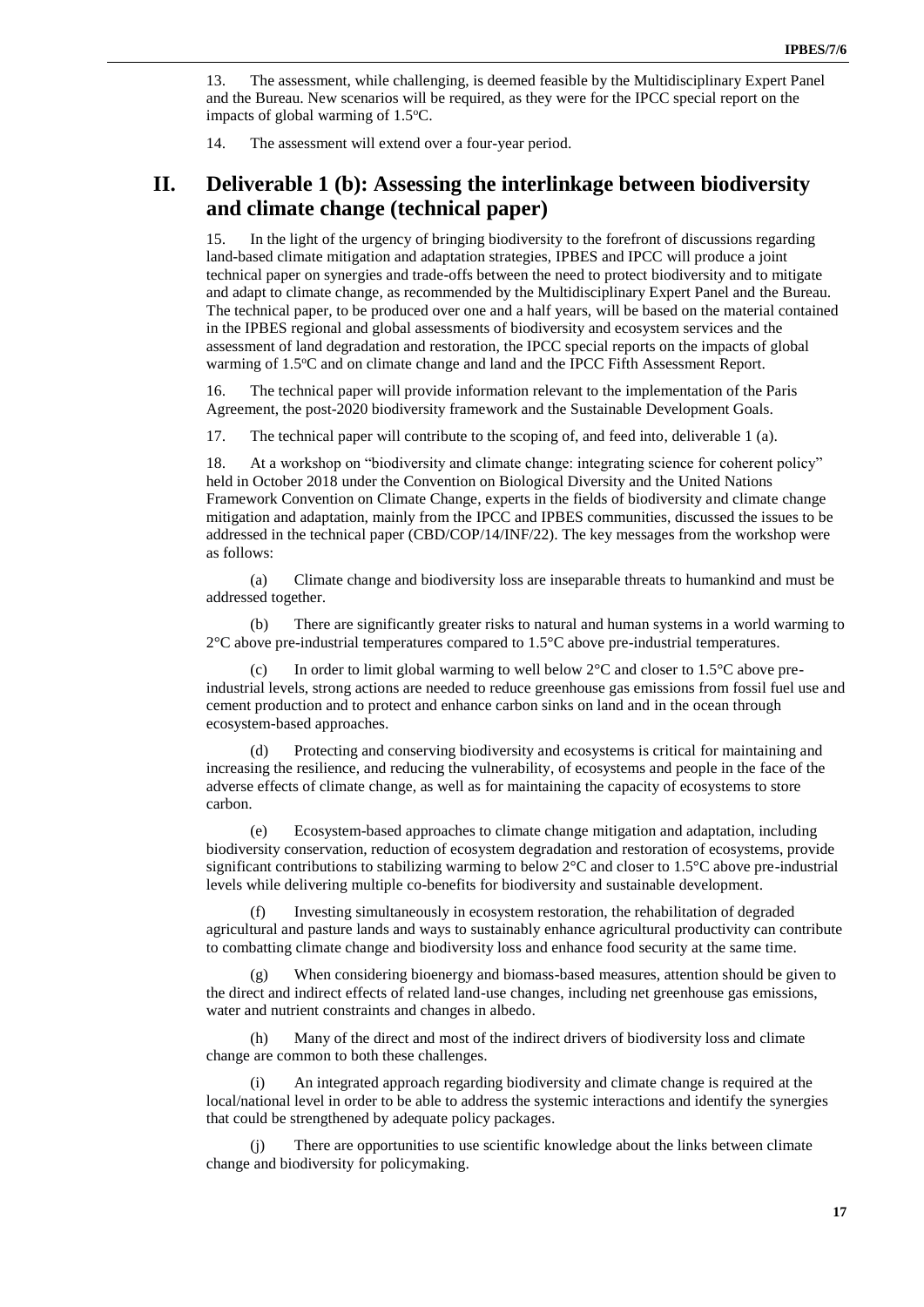19. The joint technical paper would focus on the future, addressing and amplifying the key conclusions listed above:

(a) The impact of plausible future changes in climate (e.g., warming levels of  $1.5^{\circ}C$ ,  $2^{\circ}C$ , 3°C and 4°C) on terrestrial, freshwater and marine biodiversity, nature's contributions to people and quality of life, hence the biodiversity-sensitive Sustainable Development Goals (addresses conclusions a and b);

(b) The impact of plausible changes in biodiversity on climate change (addresses conclusion (a));

(c) The opportunities, challenges and impacts of climate change mitigation and adaptation options (e.g., bioenergy and carbon capture and storage and large-scale afforestation, reforestation and ecosystem restoration) on biodiversity, nature's contributions to people and quality of life (i.e., the biodiversity-sensitive Sustainable Development Goals) (addresses conclusions c and g);

(d) The impact of biodiversity conservation and sustainable-use practices on greenhouse gas emissions (i.e., climate mitigation) (addresses conclusions (d), (e) and (f));

(e) An evaluation of the indirect and direct drivers of future changes in climate and biodiversity (addresses conclusion (h));

(f) An evaluation of the synergies, trade-offs and effectiveness of policies and governance structures that simultaneously address climate change and biodiversity loss (addresses conclusions (h) and  $(i)$ ;

(g) Key scientific uncertainties.

# **III. Deliverable 1 (c): Assessing the underlying causes of biodiversity loss and the determinants of transformative change (thematic assessment)**

20. Previous assessments have concluded that plausible pathways exist for achieving the 2050 vision for biodiversity<sup>29</sup> in conjunction with key human development goals. These pathways are coherent with known constraints on economics, resource use and human development goals. However, they require fundamental changes in development paradigms, entailing changes in society, including much more efficient use of land, water, energy and materials, rethinking of consumption habits and major transformations of food systems. The need for transformative change<sup>30</sup> for the achievement of the Sustainable Development Goals is recognized in the 2030 Agenda for Sustainable Development.

21. This assessment is aimed at understanding and identifying factors in human society, at both the individual and collective levels, that can be leveraged to bring about such transformative change in favour of biodiversity while taking into account broader social and economic imperatives in the context of sustainable development. This includes behavioural, social, cultural, economic, institutional, technical and technological dimensions, corresponding to the indirect drivers of change in biodiversity, which sit at the centre of the IPBES conceptual framework. Gaining a better understanding of how these drivers can be transformed would inform the development of policies and actions to trigger a shift towards sustainability and good quality of life at many levels, from individuals through communities and businesses to society at large.

22. The assessment will explore the drivers of and motives behind broad societal changes and transitions to inform the design of relevant policies, communication and engagement campaigns and other actions. It will examine, inter alia:

(a) Values (relational, utilitarian, etc.) and how they influence behaviour;

(b) Notions of good quality of life, worldviews and cultures, models of interaction between people and nature and social narratives;

(c) The role of social norms and regulations, and of economic incentives and other institutions in leveraging behavioural change in individuals, businesses, communities and societies;

<sup>&</sup>lt;sup>29</sup> Decision  $X/2$  of the Conference of the Parties to the Convention on Biological Diversity, annex, section II, Strategic Plan for Biodiversity 2010–2020.

<sup>&</sup>lt;sup>30</sup> Transformative change (or transformational change; the terms are used interchangeably) refers to a fundamental, system-wide change that includes consideration of technological, economic and social factors, including in terms of paradigms, goals or values.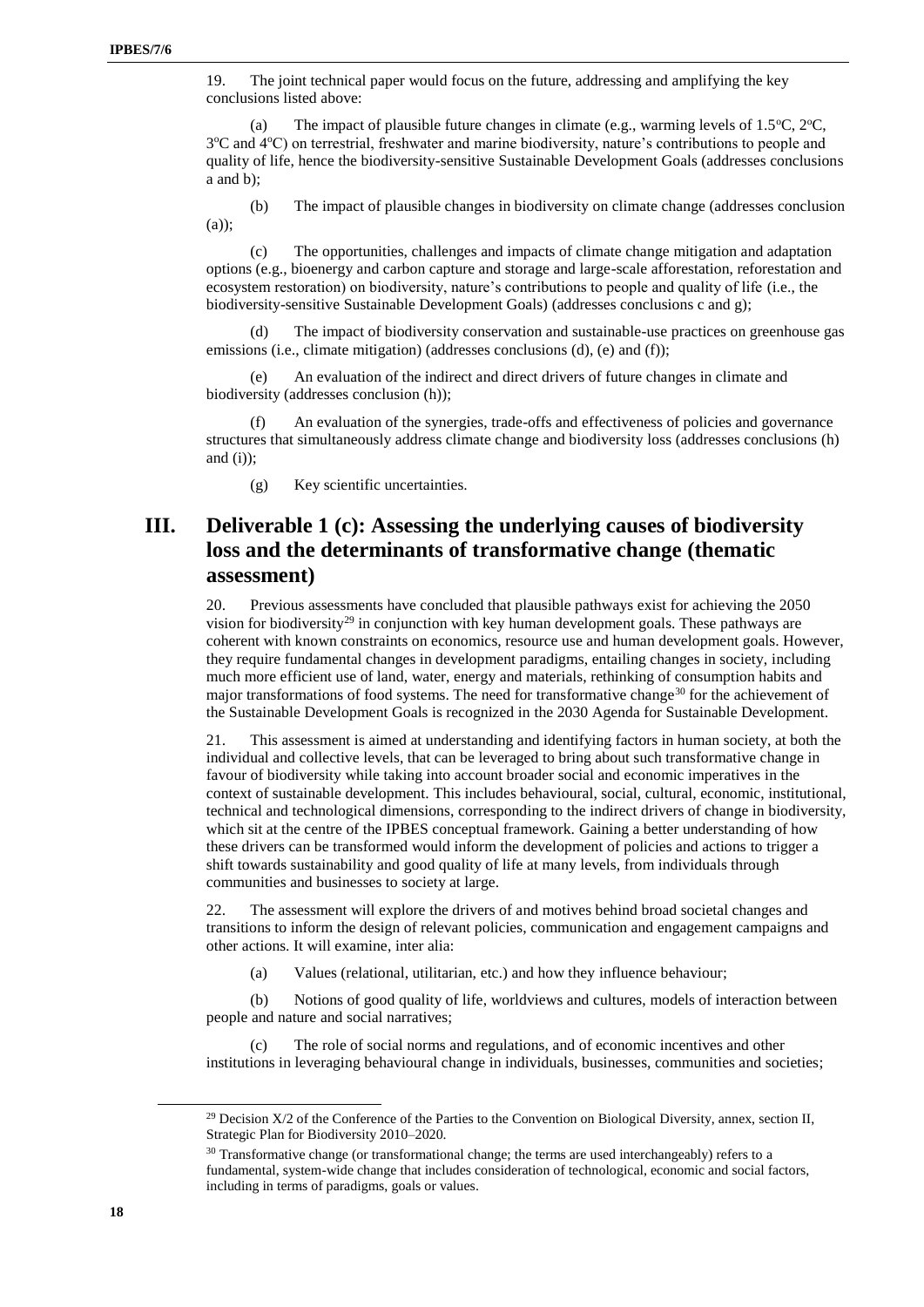- (d) The role of technologies and technology assessment;
- (e) The role of collective action;

(f) Complex systems and transitions theory (the role of niche innovations, established regimes, path dependence and lock-in, non-linear interactions and feedbacks and emergent properties);

(g) Obstacles to achieving transformative change, including unequal power relations, lack of transparency, vested interests, unequal distribution of the costs and benefits of actions, tendencies for short-term decision-making, the psychology of losses and gains, the logic of market-driven processes, the lack of policy coherence and inertia;

(h) Equity and the need for "just transitions";

(i) Lessons from previous transitions (e.g., attitudes to smoking, energy transition, urban development).

23. The assessment will require interdisciplinary and transdisciplinary work drawing on the natural and social sciences, the humanities and indigenous and local knowledge. It will require experts in institutions, behavioural economics, political economy, psychology, systems thinking and technology assessment, among other disciplines, as well as indigenous and local knowledge experts and experts on indigenous and local knowledge.<sup>31</sup>

24. While the assessment will be global in scope, regional differences and similarities will also be assessed.

25. In addition to supporting the 2050 vision for biodiversity, the assessment will address multiple Sustainable Development Goals, in particular Sustainable Development Goals 8 (decent work and economic growth, i.e., issues related to decoupling economic growth from environmental degradation), 11 (sustainable cities and communities), 12 (sustainable consumption and production patterns, i.e., issues of consumption and waste), 14 (life below water), 15 (life on land) and 17 (partnerships for the goals, especially aspects concerning technology, finance and trade).

26. The assessment will build on the findings of previous and ongoing IPBES regional and thematic assessments. It will especially gain from results and thinking developed in IPBES work related to policy support, diverse conceptualization of values, indigenous and local knowledge and scenarios and models.

27. The assessment will be carried out over a three-year period.

 $\overline{a}$ 

# **IV. Deliverable 1 (d): Assessing the impact and dependence of business on biodiversity and nature's contributions to people (methodological assessment)**

28. Key economic sectors, such a forestry, agriculture and fisheries, tourism, energy and mining, infrastructure and manufacturing and processing, depend on biodiversity and nature's contributions to people in various ways and to varying extents. These sectors also have a range of positive and negative impacts on biodiversity and nature's contributions to people. Appropriate tools for measuring dependence and impact are crucial to enabling businesses to assess and monitor their dependence and impact with a view to reducing adverse impacts and related material and reputational risks, and to developing the business case for long-term sustainability. They are also important for promoting public accountability, informing regulatory agencies and guiding financial investments.

29. Engagement of businesses in efforts to conserve and sustainably use biodiversity and related nature's contributions to people is essential to achieving the Sustainable Development Goals and realizing the 2050 vision for biodiversity and the targets of the post-2020 global biodiversity framework. Many companies (private and public), industry associations and investors wish to reduce the adverse impacts on biodiversity and nature's contributions to people associated with their activities, but require reliable and relevant definitions, criteria, indicators and other tools to do so. Initiatives have emerged to support reporting on environmental performance and much progress has been made in certain areas related to greenhouse gas emissions, water use, other material flows and land use (including avoidance of direct impacts in certain protected areas and other areas of high conservation value). There are numerous gaps, however, including with respect to assessing the broader impact on biodiversity, the cumulative impact and the indirect impact that occurs through

<sup>&</sup>lt;sup>31</sup> As defined in the approach to recognizing and working with indigenous and local knowledge in IPBES set out in annex II to decision IPBES-5/1.